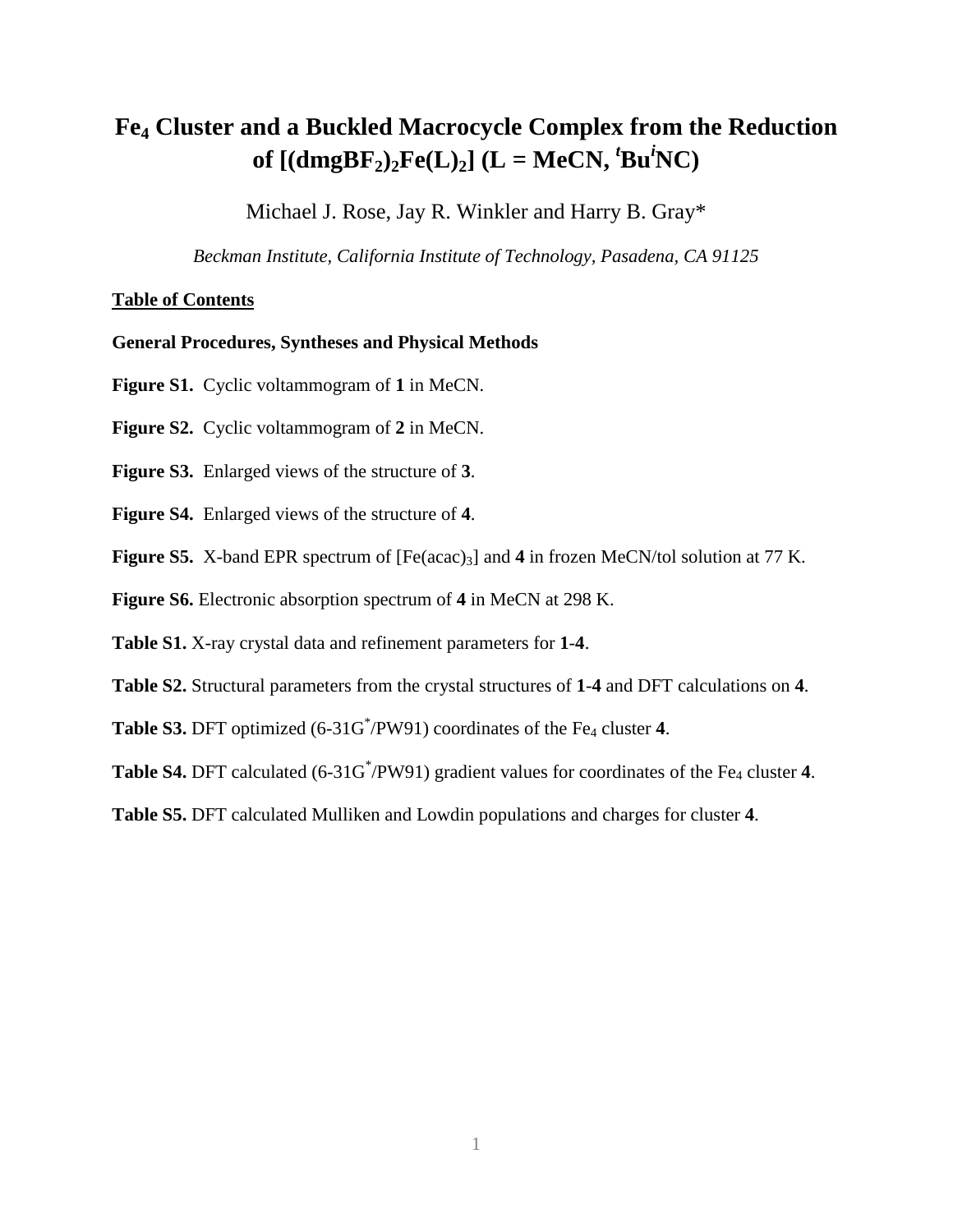**General Procedures and Reagents.** Dimethylglyoxime, iron acetate and  $BF_3 \cdot Et_2O$  were obtained from Sigma-Aldrich chemical company and used without further purification; *tert*-butyl isocyanide was obtained from TCI Chemicals. CHCl<sub>3</sub>, MeOH and pyridine were purchased from J.T. Baker and used without further purification, and all other solvents (MeCN, THF,  $Et<sub>2</sub>O$ ) were obtained from a solvent purification system. Deuterated  $CD_3CN$  and  $CDCl_3$  were purchased from Cambridge Isotopes and used as received. Sodium amalgam reductions were carried out using standard Schlenk technique under inert  $(N_2)$  atmosphere

**Syntheses.** [(dmgBF<sub>2</sub>)<sub>2</sub>Fe(MeCN)<sub>2</sub>] (1). The complex was prepared from [(dmgH)Fe(py)<sub>2</sub>]<sup>1</sup> according to the procedure of Stynes and co-workers.2 Orange, block-like crystals of **1** suitable for X-ray diffraction were grown from slow evaporation of a CHCl<sub>3</sub>/MeCN (3:1) solution of the complex, with analytical data  $({}^{1}H NMR, IR)$  consistent with that reported previously.

 $[(\text{dmgBF}_2)_2\text{Fe}({}^t\text{Bu}^i\text{NC})_2]$  (2). A small batch of 1 (0.100 g, 0.218 mmol) was slurried in 10 mL of MeCN. To this stirred solution was added 2 equiv of 'Bu<sup>i</sup>NC (36 mg, 0.44 mmol) diluted in 3 mL of MeCN. Within 5 min, the orange slurry became clear and developed a dark orange color. After an additional 1 h stirring at room temperature, the solution was filtered and mixed with 3 mL of toluene. Slow evaporation of the MeCN/tol (3:1) mixture over 2 weeks afforded dark orange blocks of **2** suitable for X-ray diffraction. Yield: 65 mg (60%). Selected IR bands in cm<sup>-1</sup> (KBr disc): 2185 s ( $v_{\text{NC}}$ ), 1605 w ( $v_{\text{CN}}$ ), 1206 w, 1157 m, 1087 m, 996 s, 937 w, 818 m. <sup>1</sup>H NMR in CD<sub>3</sub>CN (δ from TMS): 2.39 s (6 H), 1.31 s (9 H); <sup>19</sup>F NMR in CD<sub>3</sub>CN (δ from CFCl<sub>3</sub>): -147.5 s (2 H). UV/Vis in MeCN,  $\lambda$  in nm: 436. Anal. calcd. for  $C_{18}H_{30}N_6O_4B_2F_4Fe$ : C 39.46, H 5.52, N 15.34; found: C 40.41, H 5.33, N 15.81.

**[(dmgBF2)2Fe(glyIm)] (3).** A small amount of freshly cut Na (45 mg, 1.98 mmol) was prepared in Hg amalgam and stirred in 15 mL of degassed THF. Separately, a slurry of **1** (0.50 g, 0.94 mmol) was prepared in 15 mL of degassed MeCN, and added to the Na/Hg amalgam under inert atmosphere at room temperature. After 30 min stirring, the solution became a dark green color, which developed into a maroon solution over the next 2 h; the mixture was allowed to stir for an additional 12 h. The next day, the solution was cannulaed onto a Celite filter pad (prepared under inert atmosphere) and filtered to afford a clear dark red solution. Slow vapor diffusion of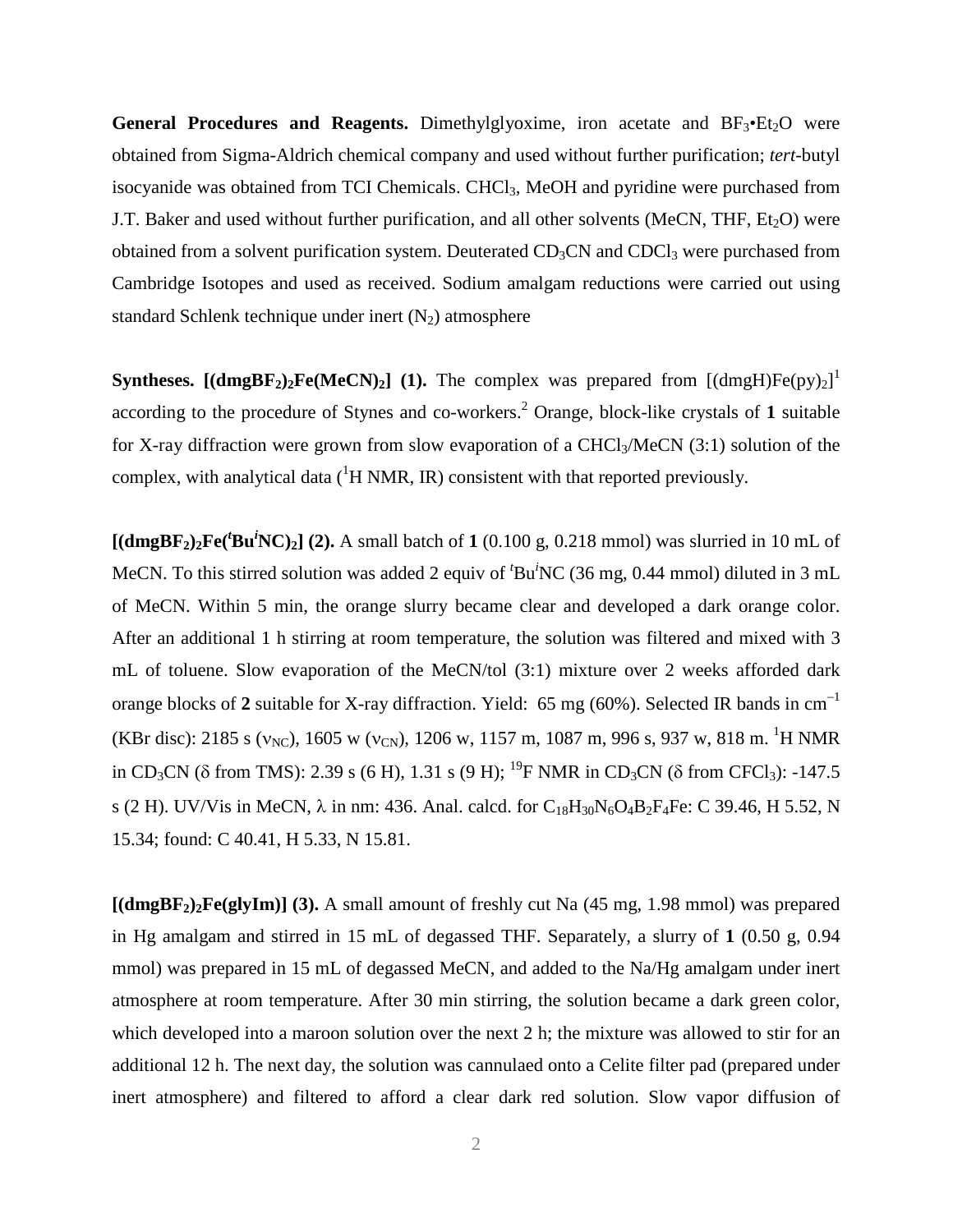degassed  $Et_2O$  into this MeCN/THF  $(1:1)$  mixture at room temperature over 6 days afforded very small dark red crystals suitable for synchrotron X-ray diffraction analysis. Yield: 65 mg (16%). Selected IR bands in cm<sup>-1</sup> (KBr disc): 3280 w, 1657 w, 1630 w, 1460 m, 1385 m, 1238 w, 1192 s, 1001 s, 806 w. UV/vis in MeCN,  $\lambda$  in nm: 540. Anal. calcd. for C<sub>12</sub>H<sub>20</sub>N<sub>6</sub>O<sub>4</sub>B<sub>2</sub>F<sub>4</sub>Fe: C 30.94, H 4.33, N 18.04; found: C 30.91, H 4.56, N 17.84.

 $[((\mathbf{dmg}_2\mathbf{BF}_2)(\frac{1}{2}\mathbf{dmg})\mathbf{Fe})_3\mathbf{Fe}(\mathbf{O}_6)]$  (4). A small amount of freshly cut Na (17 mg, 0.75 mmol) was prepared in Hg amalgam in 10 mL of THF. Separately, a slurry of **1** (0.200 g, 0.375 mmol) was stirred in 10 mL of MeCN open to ambient atmosphere. The solution of **1** was then added to the Na/Hg amalgam at room temperature to generate a dark green solution within 15 minutes. The solution became reddish-violet after several hours, and the reaction was allowed to stir for an additional 12 h. The next day, the mixture was filtered through Celite (in air) to afford a violet solution. Vapor diffusion of  $Et_2O$  into this THF/MeCN mixture at room temperature over two days afforded violet block-like crystals of the Fe<sub>4</sub>-cluster (along with a substantial amount of intractable brown powder); these crystals were suitable for X-ray diffraction analysis. Yield: 26 mg (14%). Selected IR bands in cm<sup>-1</sup> (KBr disc): 3283 m, 1465 w, 1384 w, 1144 m, 1083 m, 1006 m. UV/vis in MeCN, λ in nm: 460, 520, 690. Anal. calcd. for  $C_{36}H_{54}N_{18}O_{12}B_3F_6Fe_4$ : C 33.24, H 4.18, N 19.39; found: C 34.76, H 4.93, N 18.14.

**X-ray crystallography.** For complexes **1**, **2** and **4**, diffraction intensity data were collected at 100 K on a Bruker Kappa APEX II diffractometer equipped with a MoKα X-ray source and data were collected using APEX2 v2009.7-0; the data reduction program SAINT-plus v7.66A was used. In the case of **3**, diffraction intensity data were collected at 150 K on a D8 goniostat equipped with a Bruker APEX II CCD detector at Beamline 11.3.1 at the Advanced Light Source (Lawrence Berkeley National Laboratory) using synchrotron radiation tuned to  $\lambda = 0.7749$  Å. The data frames were collected using the program APEX2 and processed using the program SAINT routine within APEX2. $3$  The data were corrected for absorption and beam corrections based on the multi-scan technique as implemented in SADABS.

**Physical Measurements.** The <sup>1</sup>H and <sup>19</sup>F NMR spectra of 1 and 2 were recorded on a Varian Mercury 300 MHz spectrometer and chemical shifts were referenced to TMS or CFCl<sub>3</sub>,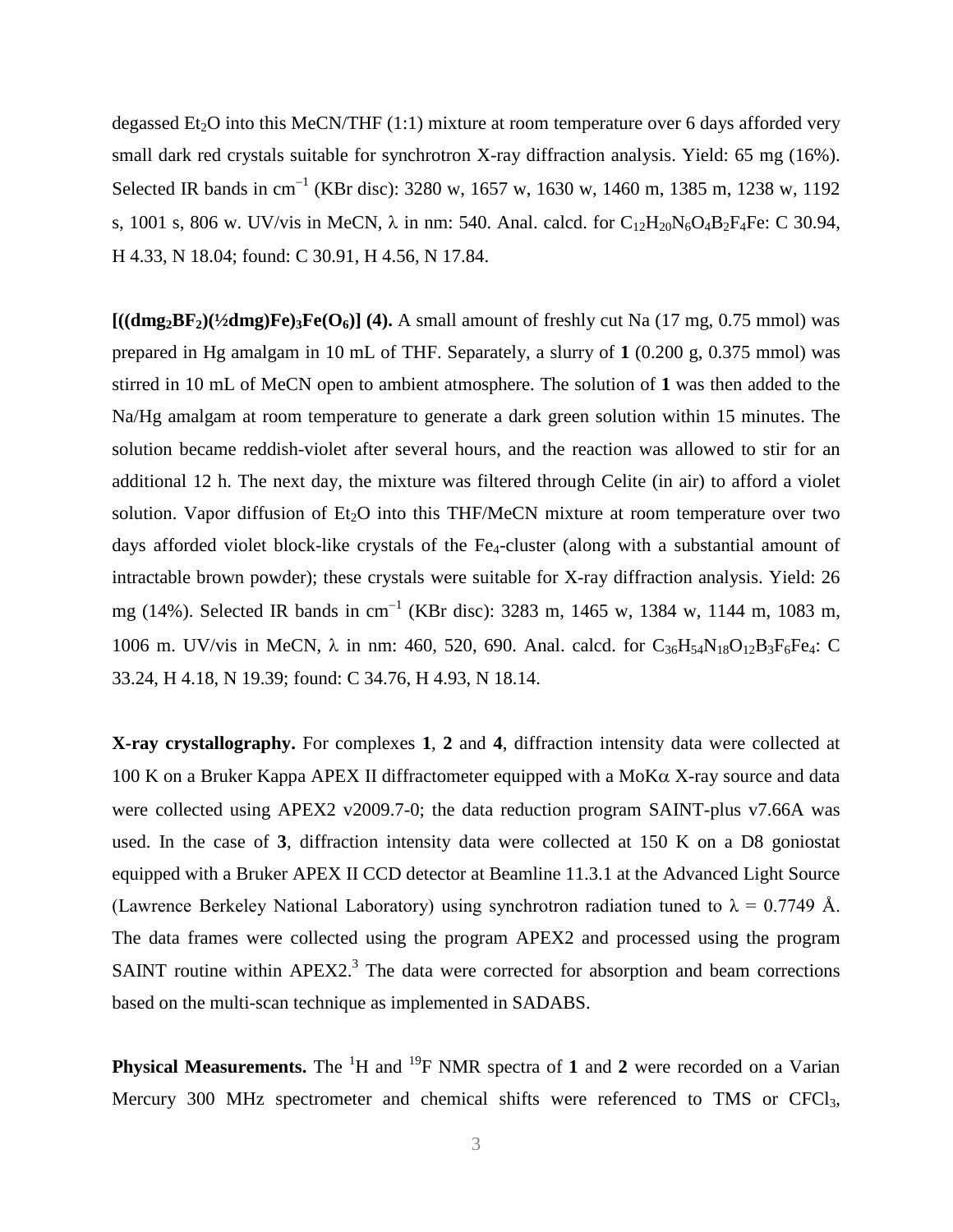respectively. The EPR spectrum of **4** was recorded on a Bruker EMX Biospin spectrometer at 77 K using a Gunn diode microwave source. Cyclic voltammograms were taken in MeCN containing 0.1 M TBAP on a CHI660 potentiostat using a freshly polished glassy carbon electrode,  $0.01$  M Ag/AgNO<sub>3</sub> in MeCN as reference electrode, and a Pt wire counter-electrode. All potentials were referenced to the  $Fc/Fc^+$  couple and are plotted versus SCE. The magnetic moment of **4** was determined at 298 K with a magnetic susceptability balance from Johnson Matthey (model MSB1).

**DFT calculations.** Geometry optimization and orbital calculations on the crystal structure coordinates of 4 was performed in the Firefly software package<sup>4</sup> (which is partially based on the GAMESS (US) source code<sup>5</sup>) using the 6-31G\* basis set and the pure functional PW91<sup>6,7</sup> which has been shown to be accurate for Fe systems.<sup>8-14</sup> Orbitals were visualized using MacMolPlt,<sup>15</sup> and spin density plots were generated using gOpenMol.<sup>16,17</sup>

## **References**

- (1) Pang, I. W.; Stynes, D. V. *Inorg. Chem.* **1977**, *16*, 590-594.
- (2) Thompson, D. W.; Stynes, D. V. *Inorg. Chem.* **1990**, *29*, 3815-3822.
- (3) APEX2 v2010.3.0 and SAINT v7.60A data collection and data processing programs, respectively. Bruker Analytical X-ray Instruments, Inc., Madison, WI; SADABS v2008/1 semi-empirical absorption and beam correction program. G.M. Sheldrick, University of Göttingen, Germany.
- (4) Granovsky, A. Firefly v.7.1.G., http://classic.chem.msu.su/gran/firefly/index.html.
- (5) Schmidt, M. W.; Baldridge, K. K.; Boatz, J. J.; Elbert, S. T.; Gordon, M. S.; Jensen, J. H.; Koseki, S.; Matsunaga, N.; Nguyen, K. A.; Su, S.; Windus, T. L.; Dupuis, M.; Montgomery, J. A. *J. Comput. Chem.* **1993**, *14*, 1347-1363.
- (6) Perdew, J. P.; Chevary, J. A.; Vosko, S. H.; Jackson, K. A.; Pederson, M.; R.; Singh, D. J.; Fiolhais, C. *Phys. Rev. B: Condens. Matter* **1993**, *48*, 4978.
- (7) Perdew, J. P.; Chevary, J. A.; Vosko, S. H.; Jackson, K. A.; Pederson, M. R.; Singh, D. J.; Fiolhais, C. *Phys. Rev. B: Condens. Matter* **1992**, *46*, 6671– 6687.
- (8) Patra, A. K.; Dube, K. S.; Papaefthymiou, G. C.; Conradie, J.; Ghosh, A. ; Harrop, T. C. *Inorg. Chem.* **2010**, *49*, 2032-2034.
- (9) Rose, M. J.; Betterley, N. M.; Oliver, A. G.; Mascharak, P. K. *Inorg. Chem.* **2010**, *49*, 1854-1864.
- (10) Panchmatia, P. M.; Sanyal, B.; Oppeneer, P. M. *Chem. Phys.* **2008**, *343*, 47-60.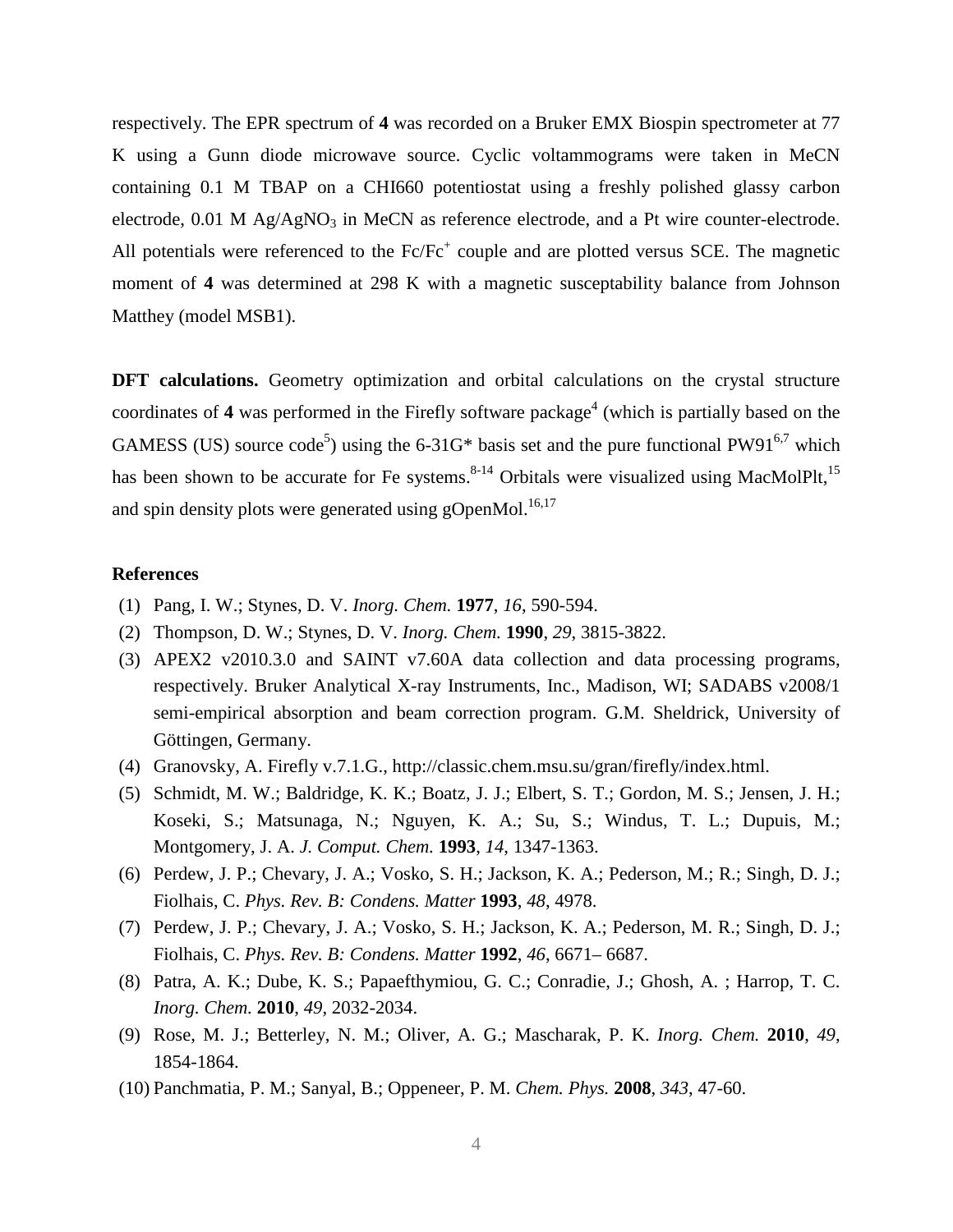- (11) Tong, G. S. M.; Wong, E. L. M.; Che, C.-M. *Chem. Eur. J.* **2008**, *14*, 5495-5506.
- (12) Conradie, J.; Quarless Jr., D. A.; Hsu, H.-F.; Harrop, T. C.; Lippard, S. J.; Koch, S. A.; Ghosh, A. *J. Am. Chem. Soc.* **2007**, *129*, 10446-10456.
- (13) Han, W. G.; Liu, T. Q.; Lovell, T.; Noodleman, L. J. *Comput. Chem.* **2006**, *27*, 1292-1306.
- (14) Daku, L. M. L.; Vargas, A.; Hauser, A.; Fouqueau, A.; Casida, M. E. *Chem. Phys. Chem.* **2005**, *6*, 1393-1410.
- (15) Bode, B. M.; Gordon, M. S. *J. Mol. Graphics. Model.* **1998**, *16*, 133-138.
- (16) Laaksonen, L. *J. Mol. Graph.* **1992**, *10*, 33-34.
- (17) Bergman, D. L.; Laaksonen, L.; Laaksonen, A. *J. Mol. Graph. Model.* **1997**, *15*, 301-306.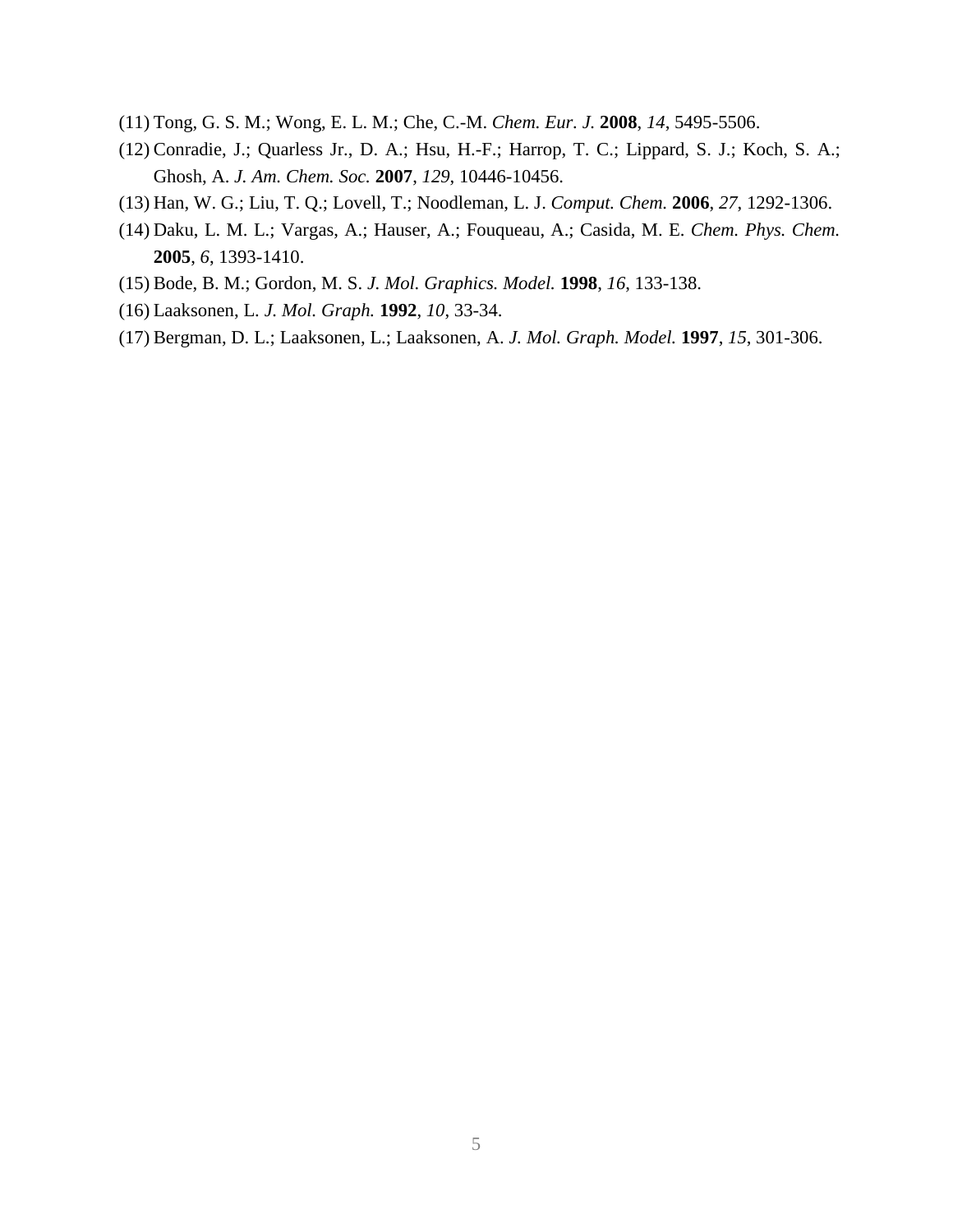

**Figure S1.** Cyclic voltammogram (potential vs SCE) of **1** in MeCN containing 0.1 M TBAP (scan rate  $= 100$  mV/s).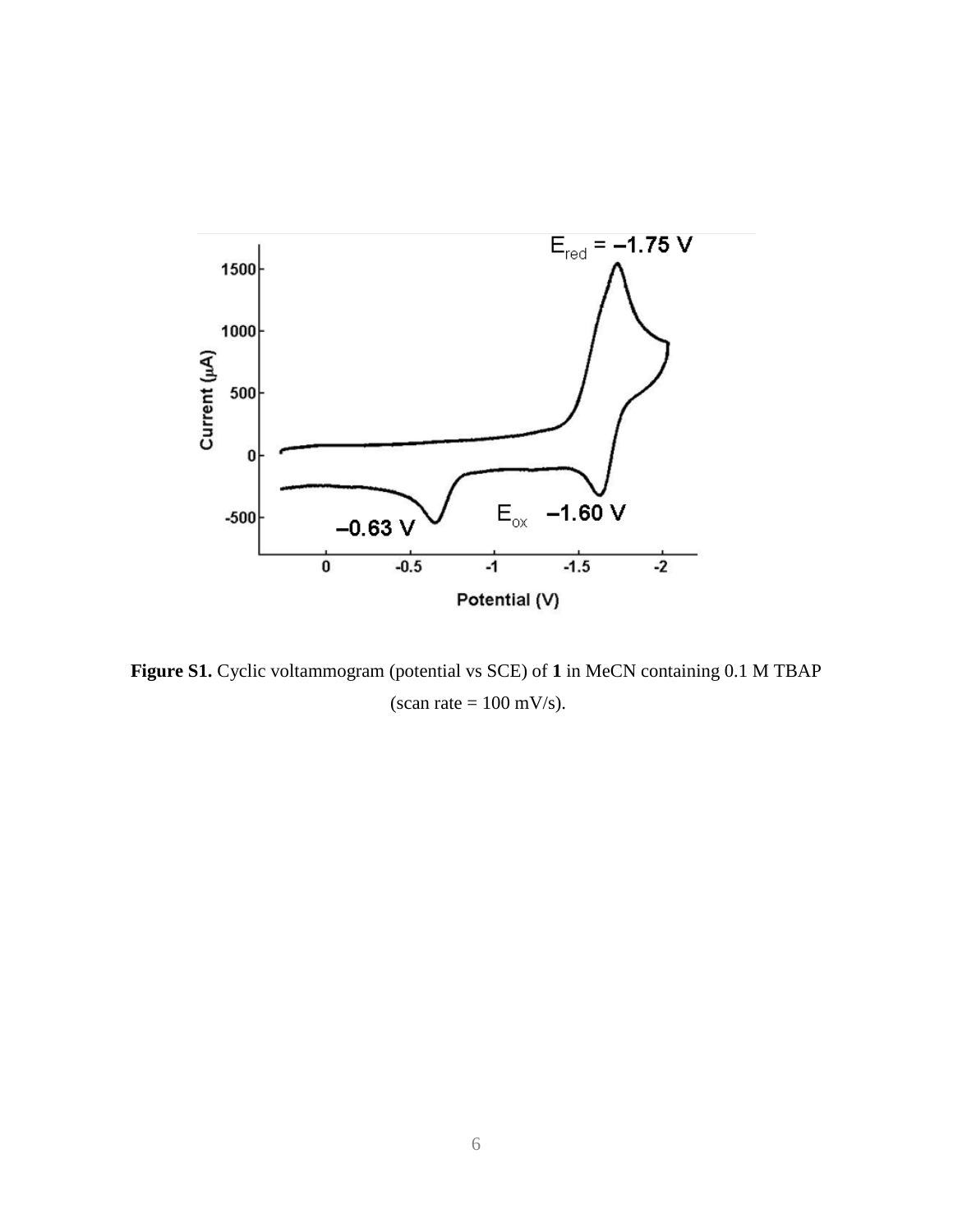

**Figure S2.** Cyclic voltammogram of **2** in MeCN containing 0.1 M TBAP (scan rate  $= 100$  mV/s).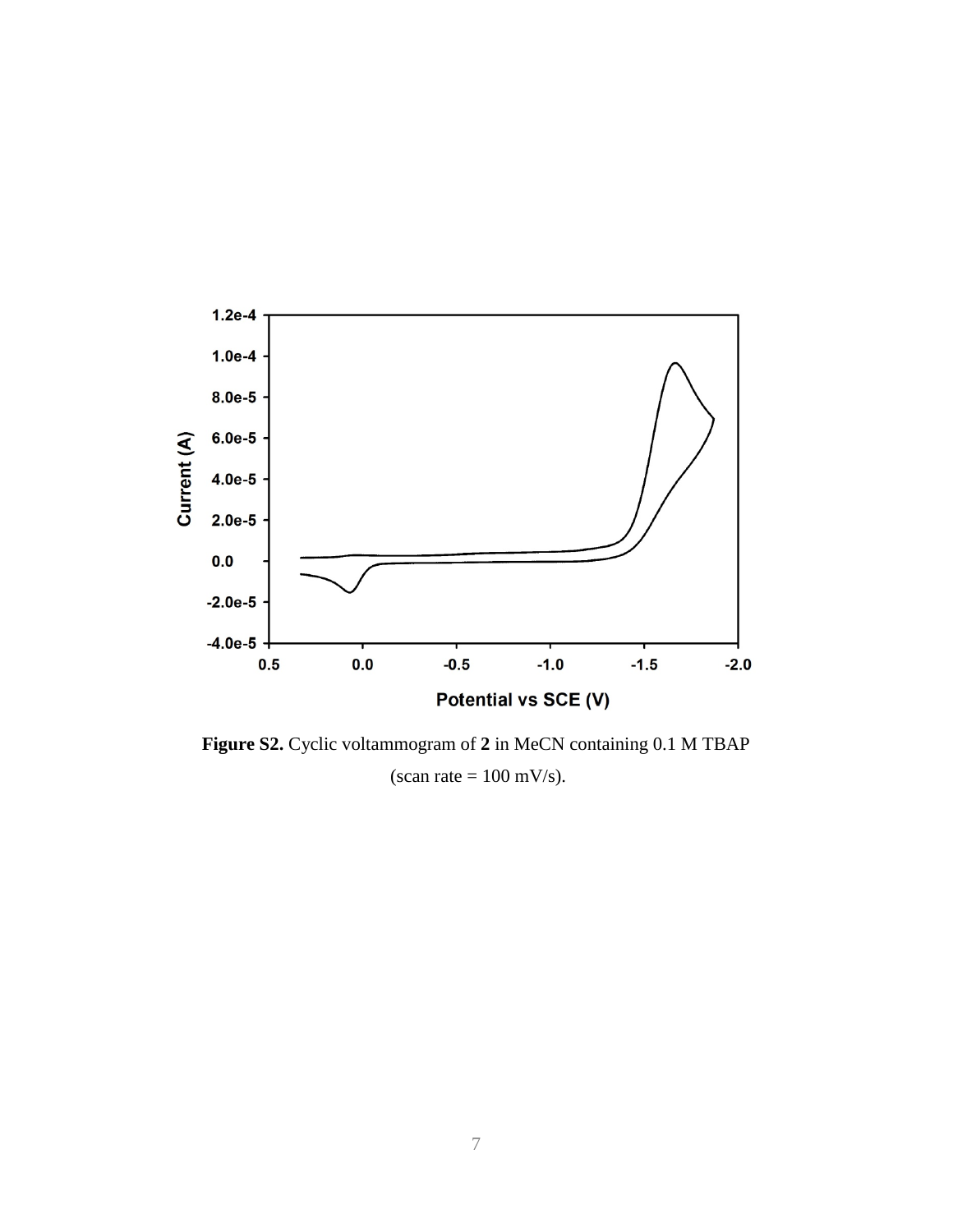

Figure S3. Chemical structure and ORTEP diagrams (50% ellipsoids) for  $[(dmgBF<sub>2</sub>)<sub>2</sub>Fe(glyIm)]$  (3) shown in additional orientations. All H(C) atoms have been omitted for sake of clarity.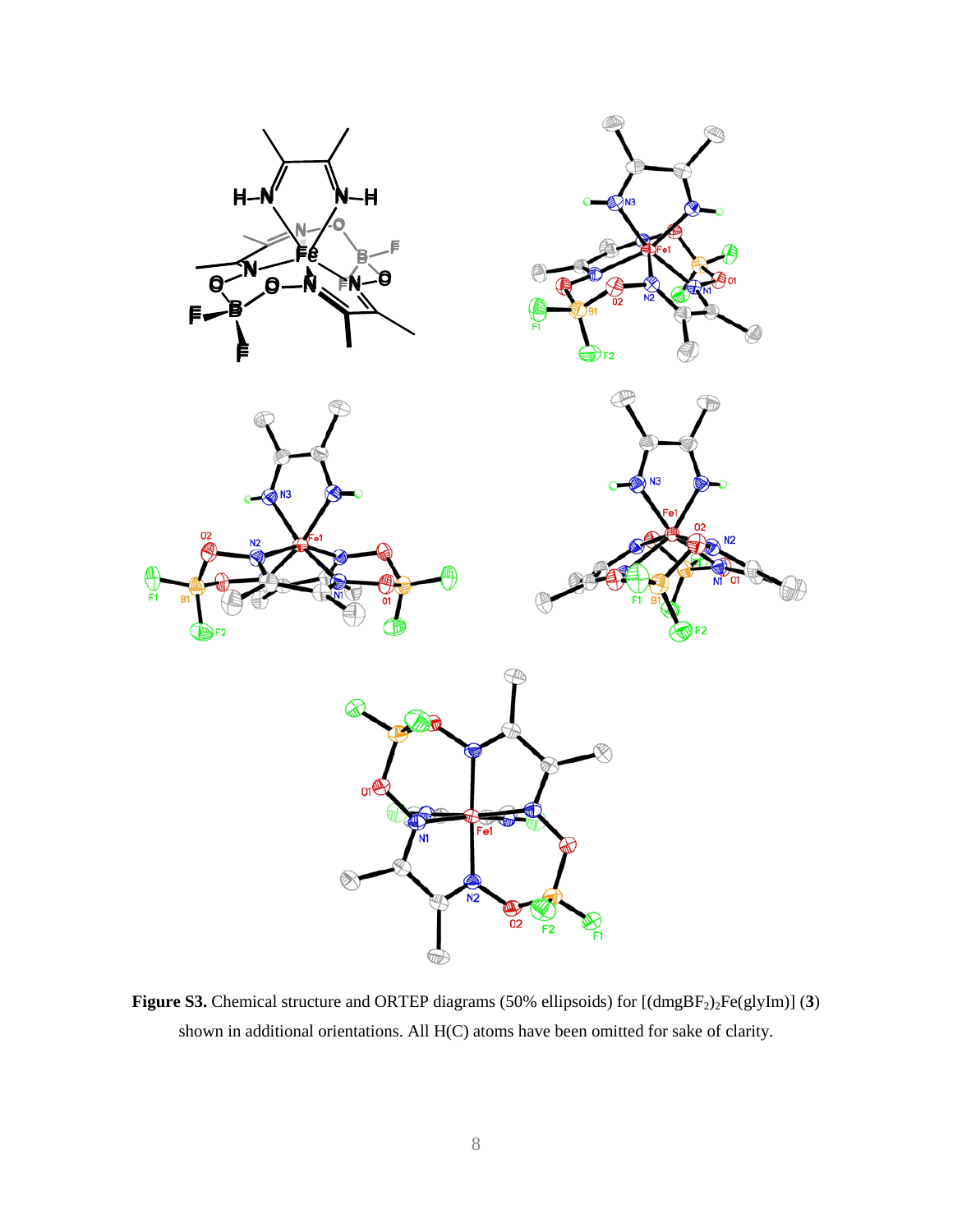

Figure S4. ORTEP diagram (50% ellipsoids) for  $[(dmg_2BF_2)_3Fe_3(\frac{1}{2}dmg)_3Fe(O)_6]$  (4) shown in additional orientations. H atoms have been omitted for sake of clarity.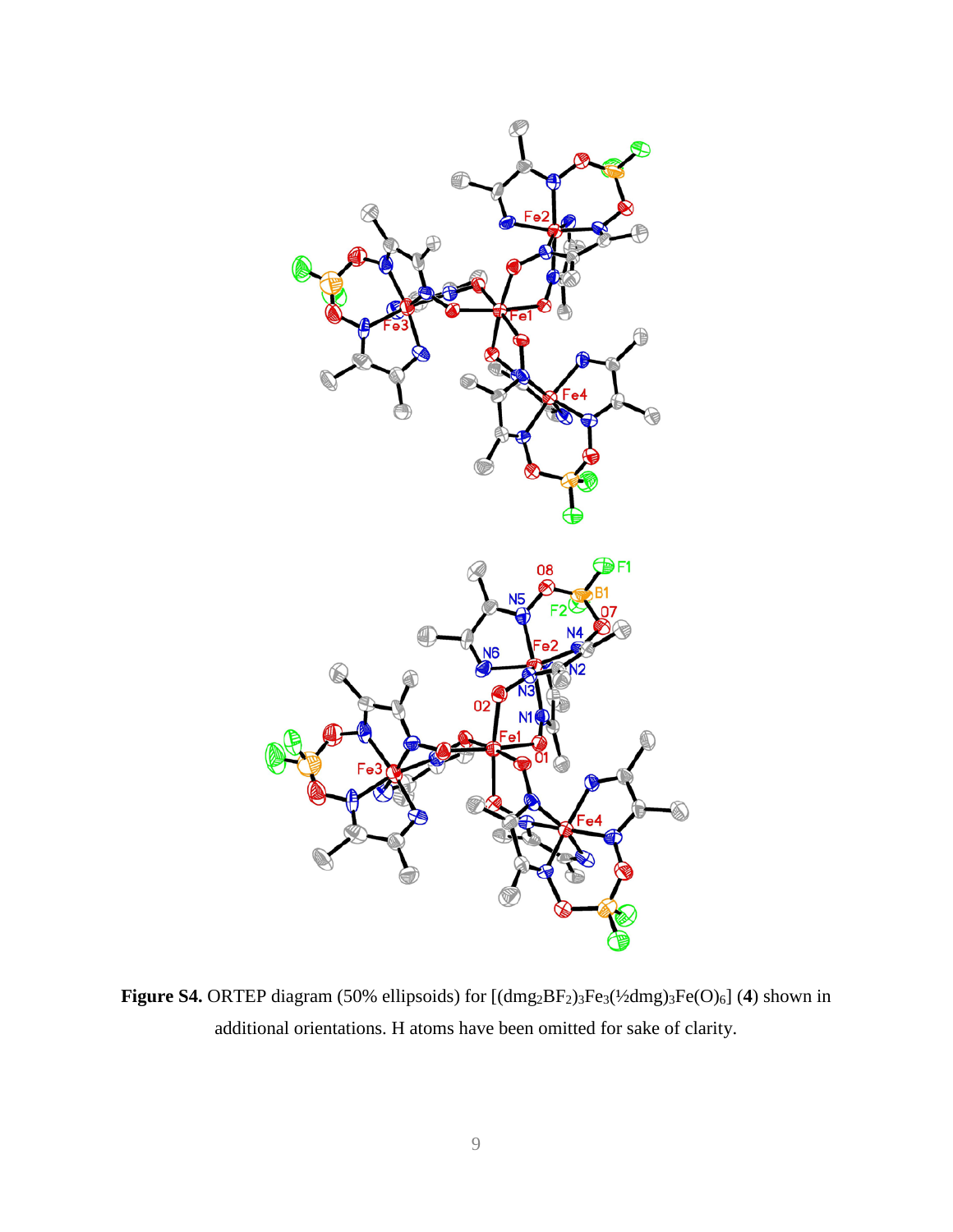

**Figure S5.** (Top) X-band EPR spectrum of **4** in MeCN/tol glass recorded at 77 K. (Bottom) Xband EPR spectrum of  $[Fe^{III}(acac)_3]$  in MeCN/tol glass recorded at 77 K. Instrument parameters: Instrument parameters: microwave frequency, 9.45 GHz; microwave power, 5 mW; frequency modulation, 100 kHz; field resolution, 5 G.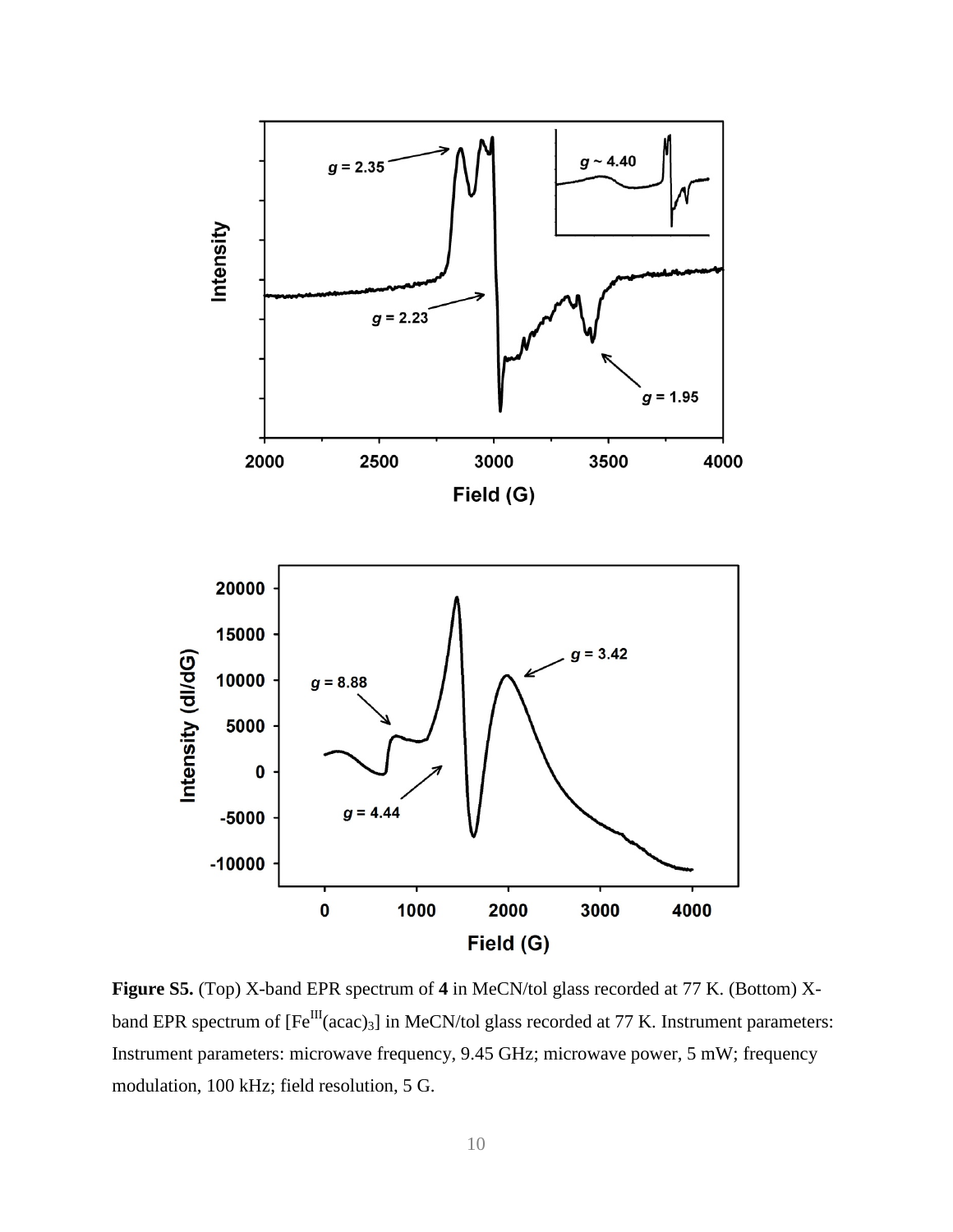

**Figure S6.** Electronic absorption spectrum of **4** in MeCN at 298 K (inset: spectrum of **1**).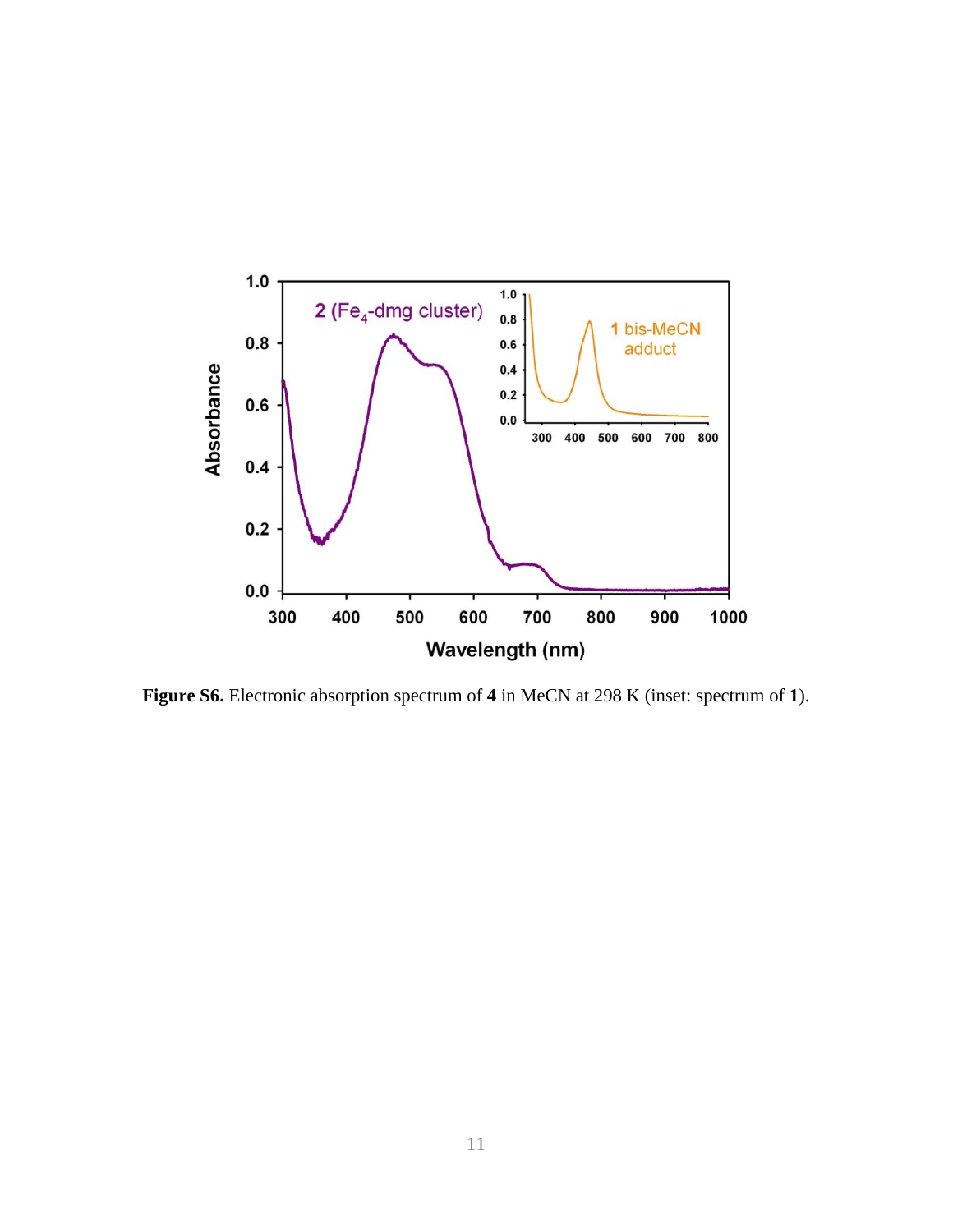|                                 | 1<br>$\left[\frac{\text{dmgBF}_{2}\text{Fe}(MeCN)}{2}\right]$ | $\overline{2}$<br>[ $(dmgBF_2)Fe$ <sup>t</sup> $Bu^iNC)_2$ ] | 3<br>[(dmgBF <sub>2</sub> )Fe(glyIm)]  | 4<br>Fe <sub>4</sub> cluster                    |
|---------------------------------|---------------------------------------------------------------|--------------------------------------------------------------|----------------------------------------|-------------------------------------------------|
| empirical<br>formula<br>Fw      | $C_{12}H_{18}N_6O_4B_2F_4Fe$<br>463.79                        | $C_{18}H_{30}N_6O_4B_2F_4Fe$<br>547.95                       | $C_{12}H_{20}N_6O_4B_2F_4Fe$<br>465.81 | $C_{36}H_{54}N_{18}O_{12}B_3F_6Fe_4$<br>1300.80 |
| color                           | red-orange                                                    | red-orange                                                   | dark red                               | violet                                          |
| habit                           | blade                                                         | block                                                        | rectangular block                      | triangular prism                                |
| size (mm)                       | $0.12 \times 0.12 \times 0.07$                                | $0.17 \times 0.17 \times 0.15$                               | $0.09 \times 0.09 \times 0.03$         | $0.15 \times 0.15 \times 0.14$                  |
| T(K)                            | 100(2)                                                        | 100(2)                                                       | 150(2)                                 | 100(2)                                          |
| wavelength $(A)$                | 0.71073                                                       | 0.71073                                                      | 0.7749                                 | 0.71073                                         |
| lattice system                  | monoclinic                                                    | triclinic                                                    | orthorhombic                           | rhombohedral                                    |
| space group                     | P2 <sub>1</sub> /c                                            | P <sub>1</sub>                                               | Pbcn                                   | $R-3$                                           |
| $a(\AA)$                        | 8.6038(4)                                                     | 9.9760(6)                                                    | 15.448(3)                              | 35.6736(7)                                      |
| b(A)                            | 11.6895(6)                                                    | 11.1614(7)                                                   | 8.5409(17)                             | 35.6736(7)                                      |
| c(A)                            | 9.4407(4)                                                     | 13.0925(8)                                                   | 13.9490(3)                             | 32.5160(9)                                      |
| $\alpha$ (deg)                  | 90                                                            | 70.193(3)                                                    | 90                                     | 90                                              |
| $\beta$ (deg)                   | 112.894(2)                                                    | 71.497(3)                                                    | 90                                     | 90                                              |
| $\gamma$ (deg)                  | 90                                                            | 68.000(3)                                                    | 90                                     | 120                                             |
| $V(A^3)$                        | 874.69(7)                                                     | 1241.02(13)                                                  | 1840.4(6)                              | 35836.1(14)                                     |
| Z                               | 2                                                             | 2                                                            | $\overline{4}$                         | 1                                               |
| $d_{calc}$ (g/cm <sup>3</sup> ) | 1.761                                                         | 1.466                                                        | 1.681                                  | 1.085                                           |
| $\mu$ (mm <sup>-1</sup> )       | 0.939                                                         | 0.674                                                        | 0.893                                  | 0.778                                           |
| GOF on $F^2$                    | 1.787                                                         | 2.078                                                        | 2.440                                  | 3.091                                           |
| final $R$ indices               | $RI = 0.0264$                                                 | $RI = 0.0398$                                                | $RI = 0.0327$                          | $R1 = 0.0886$                                   |
| $[I>2\sigma(I)]$                | $wR2 = 0.0476$                                                | $wR2 = 0.0552$                                               | $wR2 = 0.0735$                         | $wR2 = 0.1183$                                  |
| $R$ indices                     | $RI = 0.0354$                                                 | $R1 = 0.0569$                                                | $R1 = 0.0400$                          | $RI = 0.1438$                                   |
| all data                        | $wR2 = 0.0481$                                                | $wR2 = 0.0559$                                               | $wR2 = 0.0743$                         | $wR2 = 0.1197$                                  |

**Table S1.** X-ray data collection and refinement parameters for complexes **1**-**4**.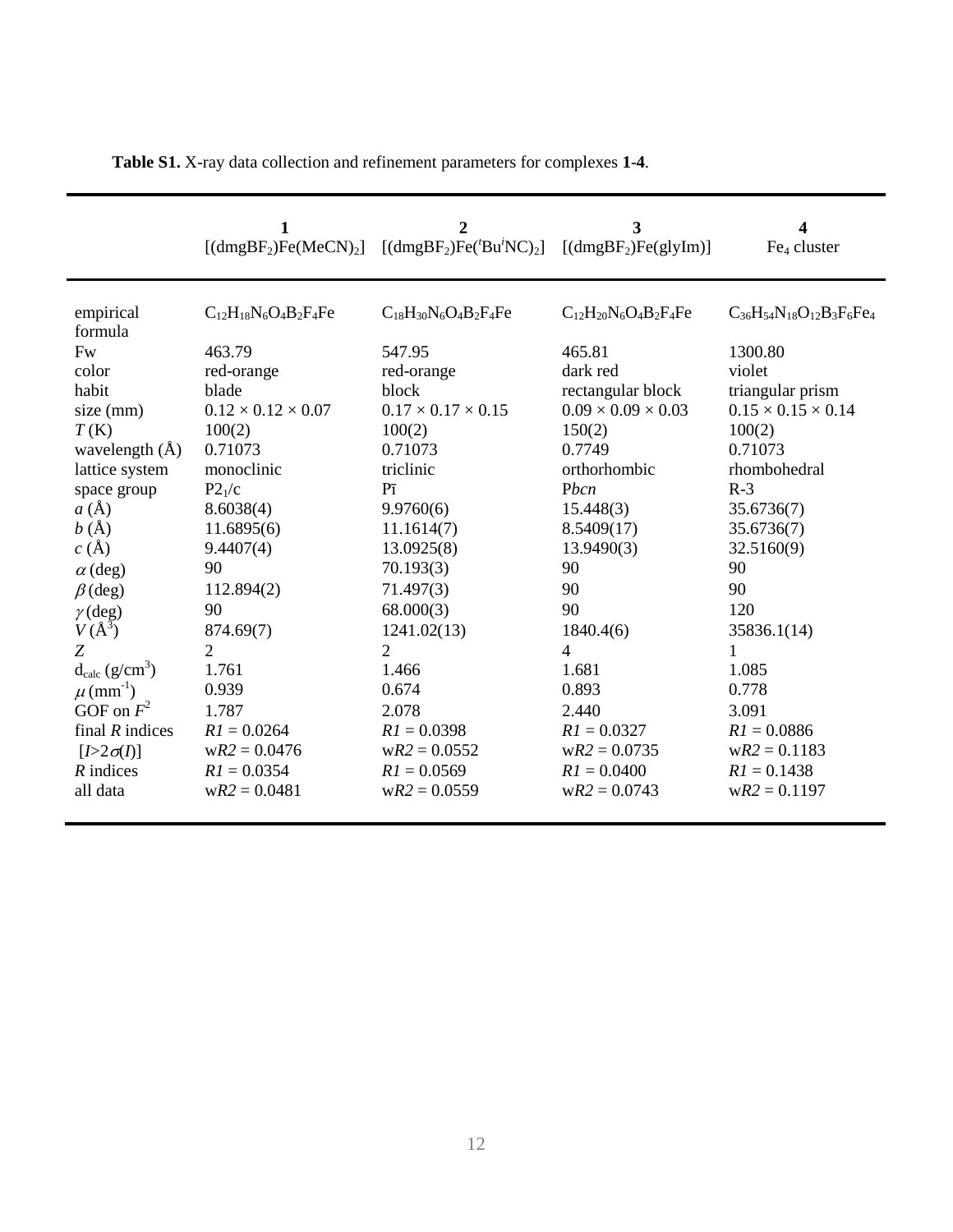|                           | 1         | $\overline{2}$ | 3        | 4                     | $\overline{\mathbf{4}}$<br>$6 - 31G*$<br>$S = 1/2$ | $\overline{\mathbf{4}}$<br><b>TZV</b><br>$S = 1/2$ | 4<br>$6 - 31G*$<br>$S = 5/2$ |
|---------------------------|-----------|----------------|----------|-----------------------|----------------------------------------------------|----------------------------------------------------|------------------------------|
| $Fe-N1_{dmgBF2}$          | 1.8918(5) | 1.8905(7)      | 1.925(1) | 1.903(4)<br>1.876(9)  | 1.912(5)<br>1.890(3)                               | 1.919(4)<br>1.90(1)                                | 1.917(4)<br>1.897(2)         |
| $Fe-N2_{dmgBF2}$          | 1.8918(5) | 1.886(7)       | 1.886(2) | 1.912(5)<br>1.911(20) | 1.916(2)<br>1.89(1)                                | 1.895(3)<br>1.918(2)                               | 1.894(3)<br>1.906(3)         |
| Fe-N <sub>MeCN/N2H2</sub> | 1.9387(4) |                | 1.916(2) | 1.923(6)<br>1.92(1)   | 1.934(5)<br>1.901(2)                               | 1.932(5)<br>1.914(2)                               | 1.917(7)<br>1.897(2)         |
| $Fe-CtBuiNC$              |           | 1.9064(9)      |          |                       |                                                    |                                                    |                              |
| Fe-O                      |           |                |          | 2.01(4)               | $1.93(1)$ *                                        | $1.95(1)$ *                                        | 2.02(4)                      |
| $L_{ax}$ -Fe- $L_{ax}$    | 180.0     | 180.0          | 78.50(9) |                       |                                                    |                                                    |                              |

**Table S2.** Selected bond distances (Å) and bond angles (deg) for the X-ray structures of complexes **1**-**4**. Also included for comparison are DFT-optimized (6-31G\*/PW91) bond distances for the Fe<sub>4</sub>-cluster 4. (Note: DFT bond distances for **4** are given as the average ± standard deviation.)

\*Denotes a difference of greater than 0.05 Å between the experimental and DFT calculated bond distance.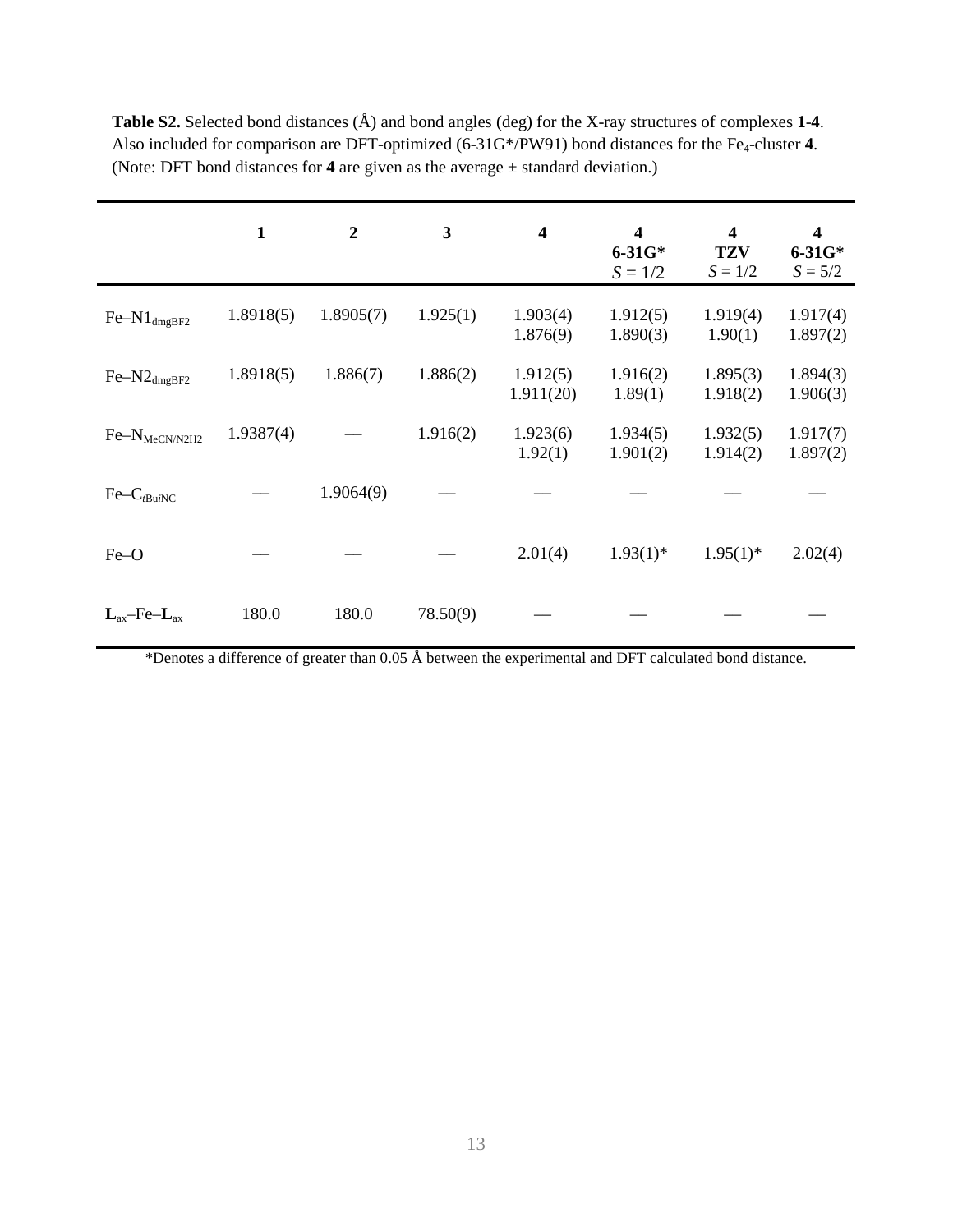| <b>Atom</b>  | X       | Υ         | Z      |
|--------------|---------|-----------|--------|
| Fe           | 20.7675 | $-1.908$  | 7.9882 |
| Fe           | 20.1473 | 4.5554    | 7.6675 |
| Fe           | 15.009  | 0.83      | 7.9643 |
| Fe           | 18.6796 | 1.1408    | 7.2662 |
| O            | 19.7329 | 0.0653    | 6.112  |
| O            | 20.3697 | $-4.8035$ | 7.9094 |
| O            | 18.3544 | $-0.2503$ | 8.4727 |
| O            | 22.6483 | $-4.0405$ | 7.1571 |
| O            | 18.9674 | 2.5139    | 5.9772 |
| $\mathsf O$  | 22.7838 | 5.7687    | 7.4032 |
| O            | 20.1648 | 1.6461    | 8.2554 |
| O            | 20.9074 | 7.2023    | 6.575  |
| O            | 17.2357 | 0.6395    | 6.1424 |
| O            | 12.6608 | 2.541     | 7.7625 |
| O            | 17.6012 | 2.2171    | 8.3418 |
| O            | 12.2798 | 0.1662    | 7.0588 |
| $\mathsf{N}$ | 19.8224 | $-1.306$  | 6.4884 |
| B            | 21.8726 | $-5.0341$ | 8.0017 |
| B            | 22.1546 | 7.1564    | 7.4329 |
| B            | 11.7556 | 1.3194    | 7.8898 |
| $\mathsf{N}$ | 20.0318 | $-3.4983$ | 7.4019 |
| N            | 19.4079 | $-1.0707$ | 8.9879 |
| $\mathsf{N}$ | 21.098  | $-2.6368$ | 9.6889 |
| ${\sf N}$    | 21.8254 | $-0.3701$ | 7.8743 |
| $\mathsf{N}$ | 22.3897 | $-2.6588$ | 7.4382 |
| $\mathsf{N}$ | 20.0667 | 3.3764    | 6.2254 |
| ${\sf N}$    | 21.8487 | 4.7575    | 6.9829 |
| ${\sf N}$    | 20.2406 | 3.004     | 8.7143 |
| $\mathsf{N}$ | 20.6088 | 5.29      | 9.335  |
| N            | 18.2777 | 4.651     | 7.6621 |
| $\mathsf{N}$ | 19.8857 | 6.2856    | 6.9907 |
| ${\sf N}$    | 15.988  | 1.251     | 6.4389 |
| ${\sf N}$    | 13.9697 | 2.189     | 7.2759 |
| $\mathsf{N}$ | 16.3977 | 1.6856    | 8.9075 |
| ${\sf N}$    | 14.2301 | 0.9653    | 9.6681 |
| N            | 15.8432 | $-0.8423$ | 8.0253 |

Table S3. DFT optimized (6-31G\*/PW91) coordinates for the Fe<sub>4</sub> dmg-type cluster 4.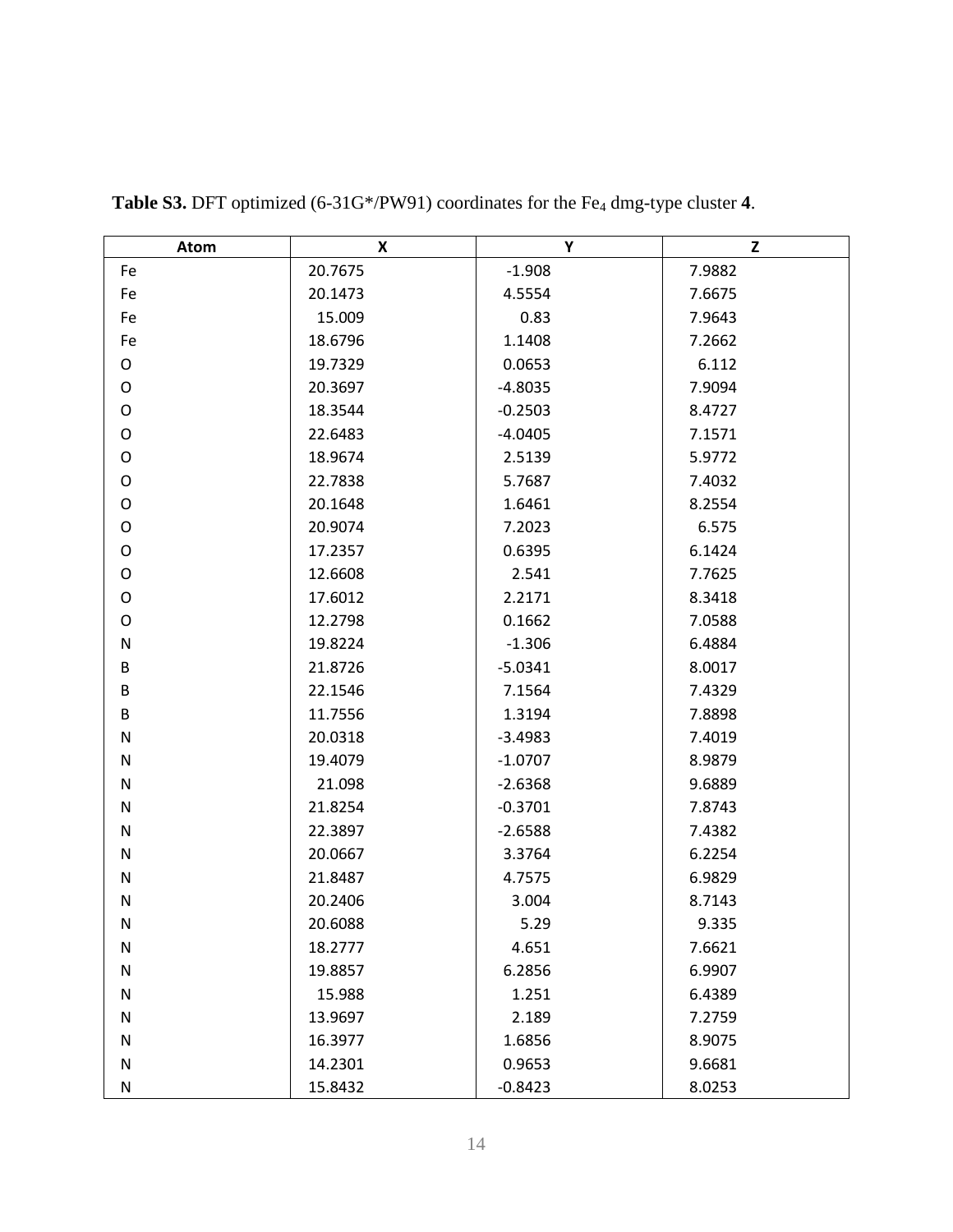| N            | 13.5887 | $-0.2778$ | 7.4505  |
|--------------|---------|-----------|---------|
| $\mathsf F$  | 22.1474 | $-6.299$  | 7.515   |
| F            | 21.7969 | 7.5309    | 8.777   |
| F            | 23.0681 | 8.0406    | 6.888   |
| F            | 11.6656 | 0.8949    | 9.2637  |
| F            | 10.5149 | 1.6642    | 7.3856  |
| F            | 22.3148 | $-4.9001$ | 9.3667  |
| $\mathsf C$  | 14.3195 | 2.7748    | 6.1247  |
| $\mathsf C$  | 16.2272 | 1.9624    | 10.2168 |
| $\mathsf C$  | 22.1993 | 4.1045    | 5.8677  |
| $\mathsf C$  | 20.5341 | 3.1017    | 10.0234 |
| $\mathsf C$  | 20.7125 | 4.4805    | 10.382  |
| $\mathsf C$  | 14.9459 | 1.4879    | 10.6545 |
| $\mathsf C$  | 19.2836 | $-1.3677$ | 10.2992 |
| $\mathsf C$  | 19.2588 | $-3.5106$ | 6.3094  |
| $\mathsf C$  | 21.155  | 3.2064    | 5.4578  |
| $\mathsf C$  | 15.5784 | 2.2628    | 5.6552  |
| $\mathsf C$  | 21.225  | 2.171     | 4.3798  |
| $\mathsf C$  | 17.6924 | 5.7376    | 7.1836  |
| $\mathsf C$  | 18.6442 | 6.7387    | 6.7703  |
| $\mathsf C$  | 16.3398 | 2.7667    | 4.4677  |
| $\mathsf C$  | 17.2014 | 2.7311    | 11.0564 |
| $\mathsf C$  | 23.0797 | $-0.4929$ | 7.4632  |
| $\mathsf C$  | 14.4833 | 1.5671    | 12.0852 |
| $\mathsf C$  | 12.7007 | $-2.5623$ | 6.9558  |
| $\mathsf C$  | 23.9961 | 0.6801    | 7.2198  |
| $\mathsf C$  | 16.1952 | 5.8759    | 7.0576  |
| $\mathsf C$  | 13.7743 | $-1.6009$ | 7.3606  |
| $\mathsf C$  | 23.4879 | 4.3906    | 5.16    |
| $\mathsf{C}$ | 15.1399 | $-1.9174$ | 7.7042  |
| $\mathsf{C}$ | 23.4491 | $-1.8671$ | 7.2295  |
| $\mathsf C$  | 18.7611 | $-4.7757$ | 5.6836  |
| $\mathsf C$  | 18.1561 | $-0.9189$ | 11.1783 |
| $\mathsf C$  | 20.4713 | $-2.7978$ | 12.1014 |
| $\mathsf C$  | 15.7172 | $-3.3099$ | 7.697   |
| $\mathsf C$  | 18.1905 | $-1.806$  | 4.6469  |
| $\mathsf C$  | 19.0733 | $-2.1829$ | 5.796   |
| $\mathsf C$  | 13.4364 | 3.7582    | 5.4215  |
| $\mathsf C$  | 18.3764 | 8.0897    | 6.1853  |
| $\mathsf C$  | 20.7176 | 1.901     | 10.894  |
| $\mathsf C$  | 20.9824 | 4.9538    | 11.7873 |
| $\mathsf{C}$ | 20.3205 | $-2.2745$ | 10.6951 |
| C            | 24.7928 | $-2.3984$ | 6.8433  |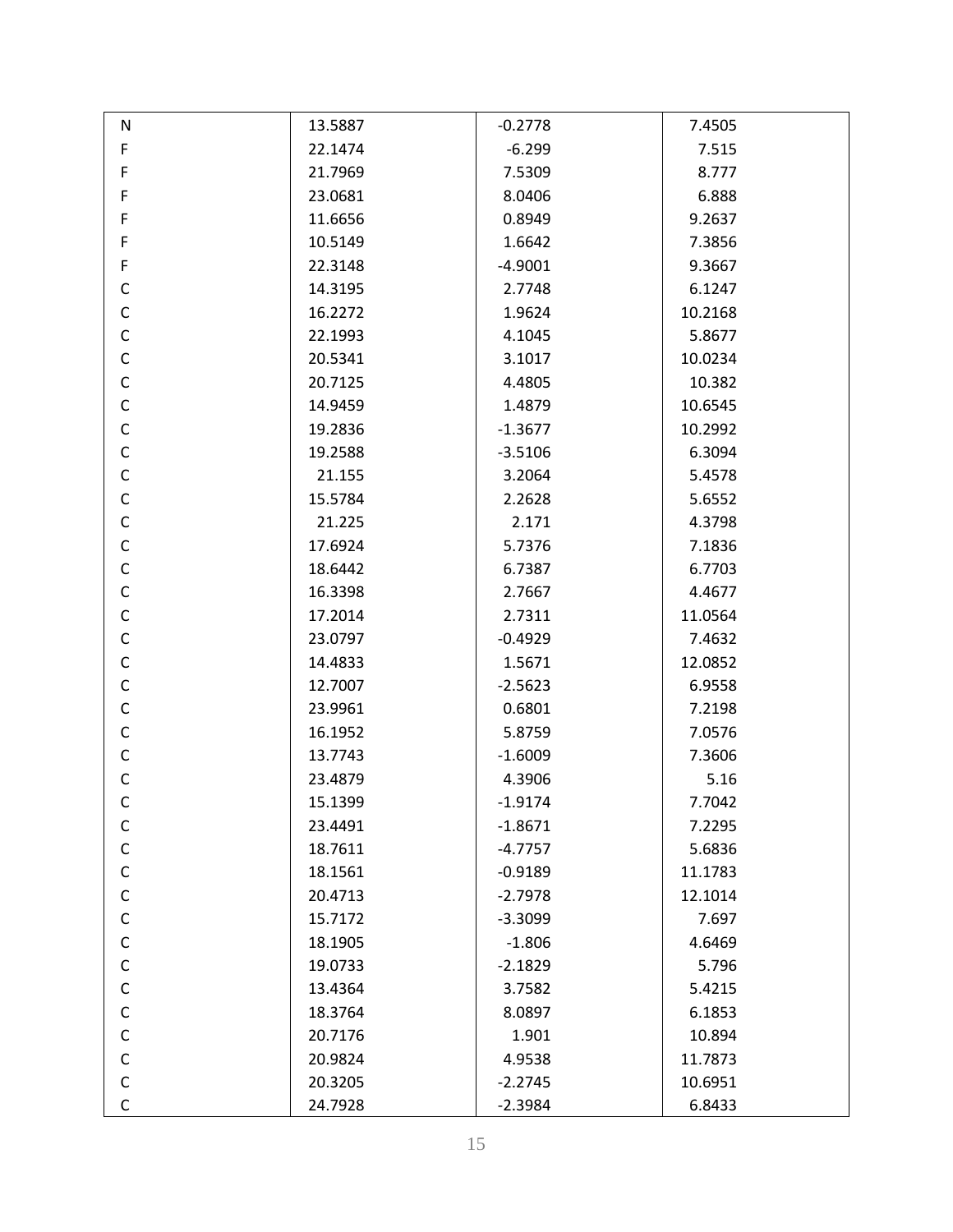| н | 21.7421 | $-3.4503$ | 9.8158  |
|---|---------|-----------|---------|
| Н | 21.3964 | 0.5831    | 8.0015  |
| Н | 20.9218 | 6.281     | 9.4104  |
| Н | 17.7139 | 3.7957    | 7.9179  |
| H | 13.213  | 0.7777    | 9.8061  |
| H | 16.8813 | $-0.9026$ | 8.2022  |
| Н | 21.1107 | 1.1703    | 4.8366  |
| Н | 22.1698 | 2.2388    | 3.8231  |
| Н | 20.3759 | 2.288     | 3.6852  |
| H | 17.1596 | 2.0657    | 4.2642  |
| H | 16.8011 | 3.7461    | 4.6854  |
| Н | 15.681  | 2.8709    | 3.589   |
| Н | 16.6819 | 3.5083    | 11.6418 |
| H | 17.9488 | 3.194     | 10.3999 |
| Н | 17.7261 | 2.0679    | 11.7674 |
| Н | 14.6063 | 2.5824    | 12.4978 |
| H | 15.0782 | 0.8767    | 12.7127 |
| H | 13.4248 | 1.2744    | 12.1659 |
| Н | 12.3366 | $-3.1406$ | 7.8244  |
| Н | 13.0749 | $-3.2723$ | 6.2014  |
| Н | 11.8606 | $-1.9864$ | 6.5443  |
| H | 24.7886 | 0.7292    | 7.9869  |
| H | 23.4186 | 1.6194    | 7.2515  |
| Н | 24.4838 | 0.603     | 6.2329  |
| Н | 15.7125 | 5.7193    | 8.0378  |
| H | 15.8037 | 5.1041    | 6.373   |
| Н | 15.9072 | 6.8648    | 6.6758  |
| Н | 24.3406 | 3.9653    | 5.7187  |
| H | 23.6412 | 5.4813    | 5.1336  |
| н | 23.4811 | 3.9788    | 4.1417  |
| Н | 18.5657 | $-5.5197$ | 6.4666  |
| Н | 19.5366 | $-5.2047$ | 5.0253  |
| Н | 17.8532 | $-4.5901$ | 5.0906  |
| Н | 18.5168 | $-0.2844$ | 12.008  |
| н | 17.6494 | $-1.7921$ | 11.6265 |
| Н | 17.4368 | $-0.3492$ | 10.5761 |
| Н | 20.4621 | $-1.9695$ | 12.8305 |
| Н | 21.4251 | $-3.3393$ | 12.2028 |
| н | 19.6501 | $-3.4886$ | 12.3616 |
| Н | 15.7726 | $-3.7039$ | 8.7282  |
| Н | 16.7441 | $-3.2922$ | 7.2933  |
| Н | 15.106  | $-4.0012$ | 7.0986  |
| н | 17.387  | $-2.5468$ | 4.5092  |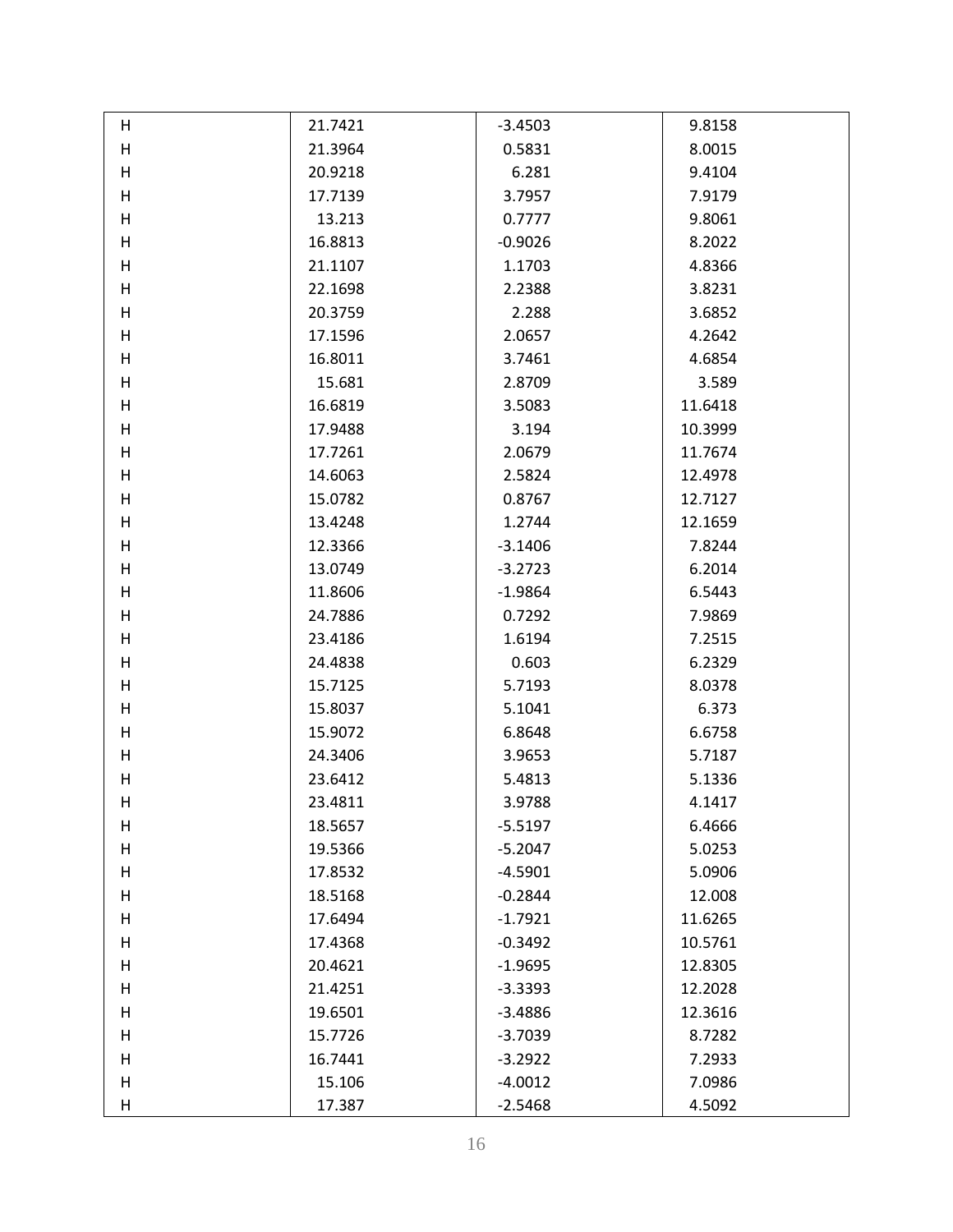| H       | 18.7744 | $-1.7498$ | 3.7093  |
|---------|---------|-----------|---------|
| H       | 17.7494 | $-0.8172$ | 4.8538  |
| Н       | 12.3881 | 3.4813    | 5.6103  |
| H       | 13.6492 | 3.7791    | 4.3435  |
| H       | 13.5783 | 4.776     | 5.83    |
| H       | 17.3815 | 8.1302    | 5.7215  |
| $\sf H$ | 19.1516 | 8.3158    | 5.4377  |
| H       | 18.4393 | 8.8746    | 6.962   |
| H       | 20.6728 | 2.1718    | 11.9587 |
| H       | 21.6935 | 1.4181    | 10.695  |
| H       | 19.9492 | 1.1532    | 10.6489 |
| H       | 20.9262 | 6.0525    | 11.8335 |
| H       | 21.9779 | 4.6367    | 12.1422 |
| H       | 20.2263 | 4.542     | 12.4794 |
| H       | 25.3038 | $-2.8307$ | 7.7251  |
| H       | 25.4245 | $-1.6038$ | 6.4248  |
| Н       | 24.6709 | $-3.2149$ | 6.1151  |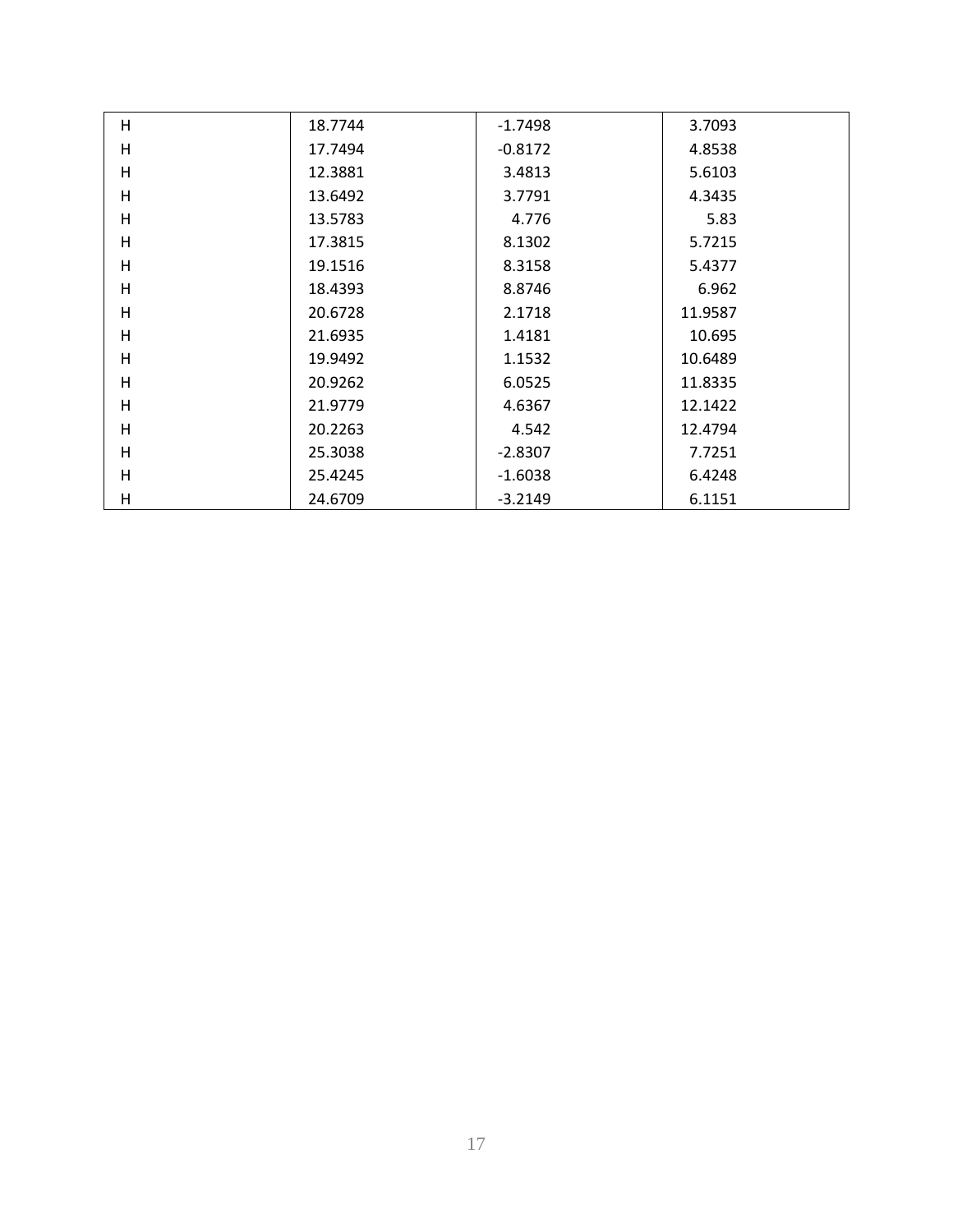|           | $E = -9023.8551153260$ | $Gmax = 0.0017431$ | $Grms = 0.0003531$ |
|-----------|------------------------|--------------------|--------------------|
| Atom      | X                      | Y                  | Z                  |
| <b>FE</b> | -0.000185997809560     | -0.000188015922110 | 0.000033521495094  |
| <b>FE</b> | 0.000163447972190      | -0.000041223038346 | -0.000078369211332 |
| <b>FE</b> | 0.000048641720096      | 0.000272130273370  | -0.000092513903294 |
| <b>FE</b> | 0.000005238164439      | -0.000154100287420 | -0.000001355018198 |
| O         | -0.000156585736020     | 0.000506350902180  | -0.000219672031550 |
| 0         | -0.000065689975575     | -0.000341121658610 | 0.000243634637540  |
| O         | -0.000734046456090     | 0.000003486114315  | 0.000033511450061  |
| 0         | 0.000310669559510      | -0.000468751378390 | 0.000340488600180  |
| O         | -0.000240884887660     | -0.000464636235150 | -0.000085475809855 |
| O         | 0.000307530304420      | 0.000261864460390  | 0.000314799161000  |
| O         | 0.000397626256390      | -0.000900067967300 | -0.000194199880790 |
| O         | 0.000264862426220      | 0.000638961277790  | 0.000177564403810  |
| O         | 0.000656599614610      | -0.000025397910322 | -0.000197968738470 |
| O         | -0.000312872689280     | 0.000189172774270  | 0.000362974872720  |
| O         | 0.000699073683550      | 0.000771213916220  | -0.000126347349150 |
| O         | -0.000616371388540     | -0.000007359548552 | 0.000175182070160  |
| N         | -0.000218079428530     | -0.000277349463580 | -0.000068060842589 |
| $\sf B$   | -0.000239356614020     | 0.000424191473170  | -0.000412816883590 |
| B         | -0.000342232410160     | -0.000425600588680 | -0.000275839356010 |
| B         | 0.000559233218830      | -0.000091845481230 | -0.000271735489750 |
| N         | 0.000214645249590      | -0.000079194304652 | 0.000366617783130  |
| N         | 0.000134289629460      | 0.000235875853430  | 0.000260133374260  |
| N         | 0.001134638472000      | -0.001031356185900 | -0.000288932177640 |
| N         | -0.000399741675490     | 0.001400990162200  | 0.000115865201590  |
| N         | 0.000045397353365      | -0.000217679358160 | 0.000008094094897  |
| N         | 0.000452173357850      | 0.000047471896256  | -0.000149243128560 |
| N         | -0.000044927436199     | 0.000187755201630  | 0.000271605988690  |
| N         | -0.000158832180130     | 0.000417971043430  | -0.000313735531570 |
| N         | 0.000117729015180      | -0.000254177404350 | 0.000436847158200  |
| N         | -0.000720971771580     | -0.000124039975610 | -0.000121440785340 |
| N         | 0.000118849620780      | -0.000087714517540 | 0.000039781198727  |
| N         | -0.000222166538630     | 0.000369587501280  | 0.000040519597322  |
| N         | 0.000013309846739      | -0.000051653147905 | 0.000202207603540  |
| N         | -0.000197271589830     | -0.000416538178860 | -0.000241636711030 |
| N         | -0.000275539780470     | -0.000077043550987 | -0.000043993188633 |
| N         | 0.000954823723220      | -0.000339399505900 | 0.000050324695262  |
| N         | 0.000125923212330      | 0.000203323332500  | 0.000007088768890  |
| F         | 0.000218729922700      | -0.000073712848863 | 0.000313157669440  |
| F         | -0.000510763130330     | -0.000437746651390 | 0.000527611047870  |
| F         | -0.000165232728820     | 0.000382639328070  | 0.000384697524610  |
| F         | 0.000702974548170      | -0.000148481993660 | 0.000439454941330  |
| F         | -0.000153692337260     | -0.000293019550790 | 0.000360289853680  |

Table S4. DFT calculated (6-31G\*/PW91) gradient parameters for the Fe<sub>4</sub> dmg-type cluster 4.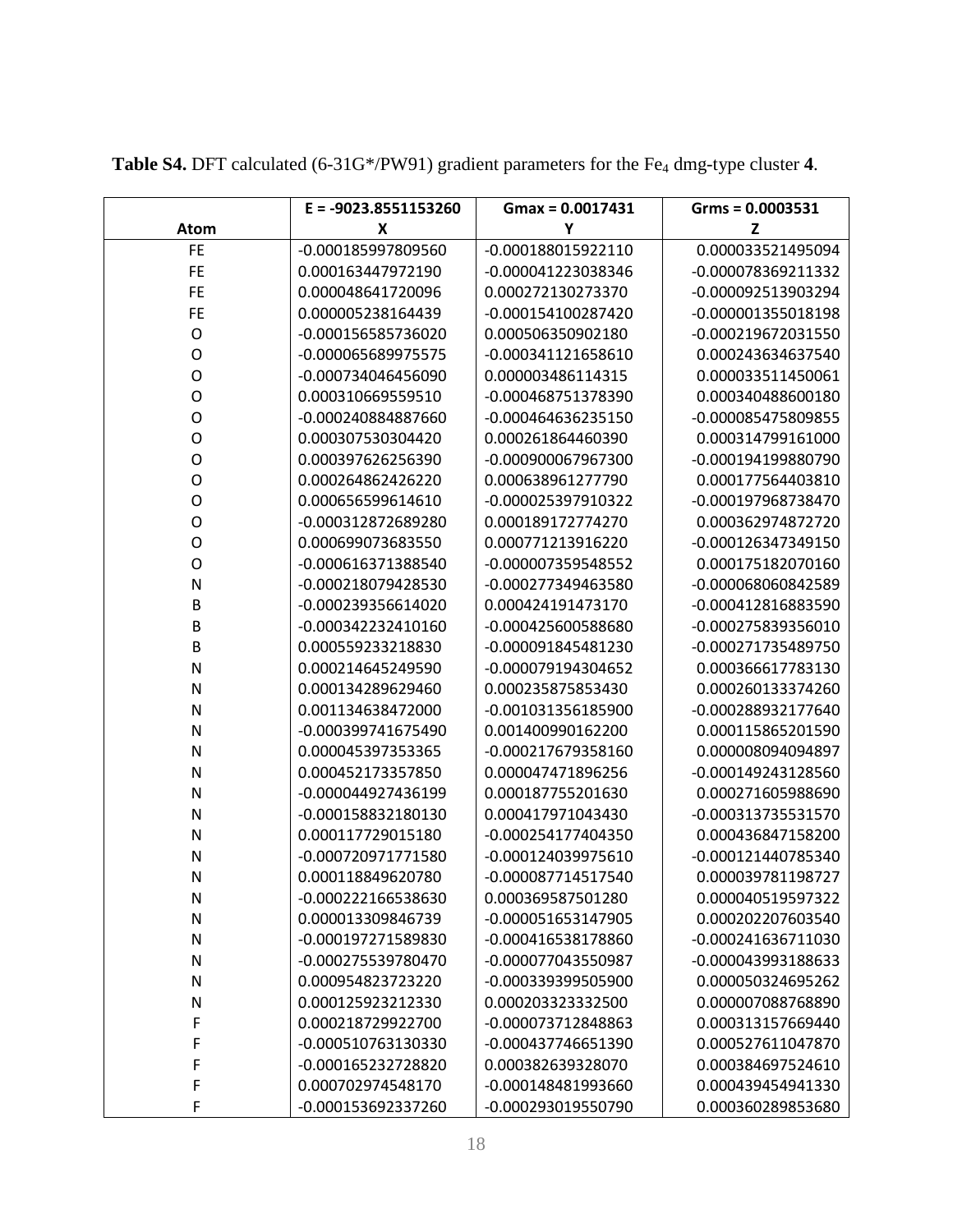| F            | -0.000283334169640 | 0.000518384644190  | 0.000582226652960  |
|--------------|--------------------|--------------------|--------------------|
| C            | -0.000225402460730 | 0.000289204558840  | -0.000154455369290 |
| C            | -0.000202010299460 | -0.000448236067210 | 0.000094969757431  |
| Ċ            | 0.000340284151850  | 0.000081685187588  | -0.000253753014930 |
| C            | -0.000155091464960 | 0.000622238871150  | 0.000130913194380  |
| C            | -0.000169080450070 | 0.000024647657494  | -0.000631222740980 |
| C            | 0.000045946610026  | 0.000018087538549  | 0.000210583057870  |
| C            | 0.000620648984660  | -0.000279383701930 | -0.000166046116230 |
| C            | -0.000322693909120 | -0.000467505483850 | -0.000413331247440 |
| C            | 0.000016383352541  | -0.000095493310371 | -0.000055849516815 |
| C            | 0.000072381838784  | 0.000178256760470  | -0.000043567850466 |
| C            | 0.000364757693070  | -0.000173093592930 | -0.000106122792350 |
| C            | 0.000376944512260  | -0.000467965093630 | 0.000078504106972  |
| C            | -0.000393719480110 | 0.000375769171870  | -0.000238936398550 |
| C            | -0.000083484582522 | 0.000665459698430  | -0.000426408969770 |
| C            | 0.000679963329950  | 0.001743072528500  | 0.000085034269637  |
| C            | 0.000000015118879  | -0.000215471578130 | -0.000129720860330 |
| C            | -0.000002229769012 | -0.000280865392030 | -0.000229570108630 |
| C            | 0.000115796792490  | -0.000161214407670 | 0.000074796908581  |
| C            | 0.000037128231185  | 0.000271900400970  | -0.000232073322750 |
| C            | -0.000310100189110 | 0.000258072671720  | -0.000326831584790 |
| C            | -0.000113619475590 | -0.000515219289330 | -0.000171470138760 |
| Ċ            | 0.000379524554110  | -0.000018225872521 | -0.000256188846550 |
| C            | 0.000004736105682  | 0.000235195840840  | -0.000088941314693 |
| Ċ            | 0.000490110373830  | -0.000151771123460 | -0.000148564951230 |
| C            | -0.000193857213250 | -0.000158395834430 | -0.000128717380290 |
| C            | 0.000289594704910  | -0.000018711707527 | 0.000956751587970  |
| C            | 0.000583987453760  | -0.001091646181000 | -0.000679805162320 |
| C            | 0.000039504467086  | -0.000264698659170 | -0.000204177738460 |
| С            | -0.000477593263080 | -0.000094329830599 | -0.000287717897340 |
| C            | -0.000109738818560 | 0.000075729471103  | 0.000046726450750  |
| С            | -0.000105054163240 | 0.000412259264820  | -0.000085678912650 |
|              | -0.000139036308580 | 0.000050841193169  | 0.000057415110896  |
| C            | 0.000439792814140  | -0.000883081653270 | 0.000365277832210  |
| C            | -0.000288424253400 | 0.000237690798250  | 0.000078062266185  |
| C            | -0.000961153544200 | 0.000716893611640  | 0.000787509745130  |
| $\mathsf{C}$ | 0.000139192278180  | 0.000111814265690  | 0.000258516724260  |
| $\mathsf{H}$ | -0.000311426910490 | 0.000517541089910  | 0.000203984013330  |
| H            | 0.000110215094340  | -0.000650937166420 | -0.000210460154480 |
| H            | -0.000148303323400 | 0.000226423896210  | 0.000383353042250  |
| $\mathsf{H}$ | 0.000081398288906  | -0.000052155521606 | -0.000141874079430 |
| $\mathsf{H}$ | 0.000206616466370  | -0.000153451526140 | 0.000319514011190  |
| H            | -0.000133332120830 | 0.000125692522400  | -0.000138784575040 |
| H            | 0.000260730105860  | 0.000064458077770  | 0.000287912922920  |
| $\mathsf{H}$ | 0.000355006165600  | 0.000136749139740  | -0.000249630568950 |
| H            | -0.000125415814450 | 0.000123288573380  | 0.000147022589180  |
| $\mathsf{H}$ | 0.000042999279578  | -0.000055894557497 | 0.000313656529820  |
| H            | -0.000034744684514 | 0.000248445148760  | 0.000120731561780  |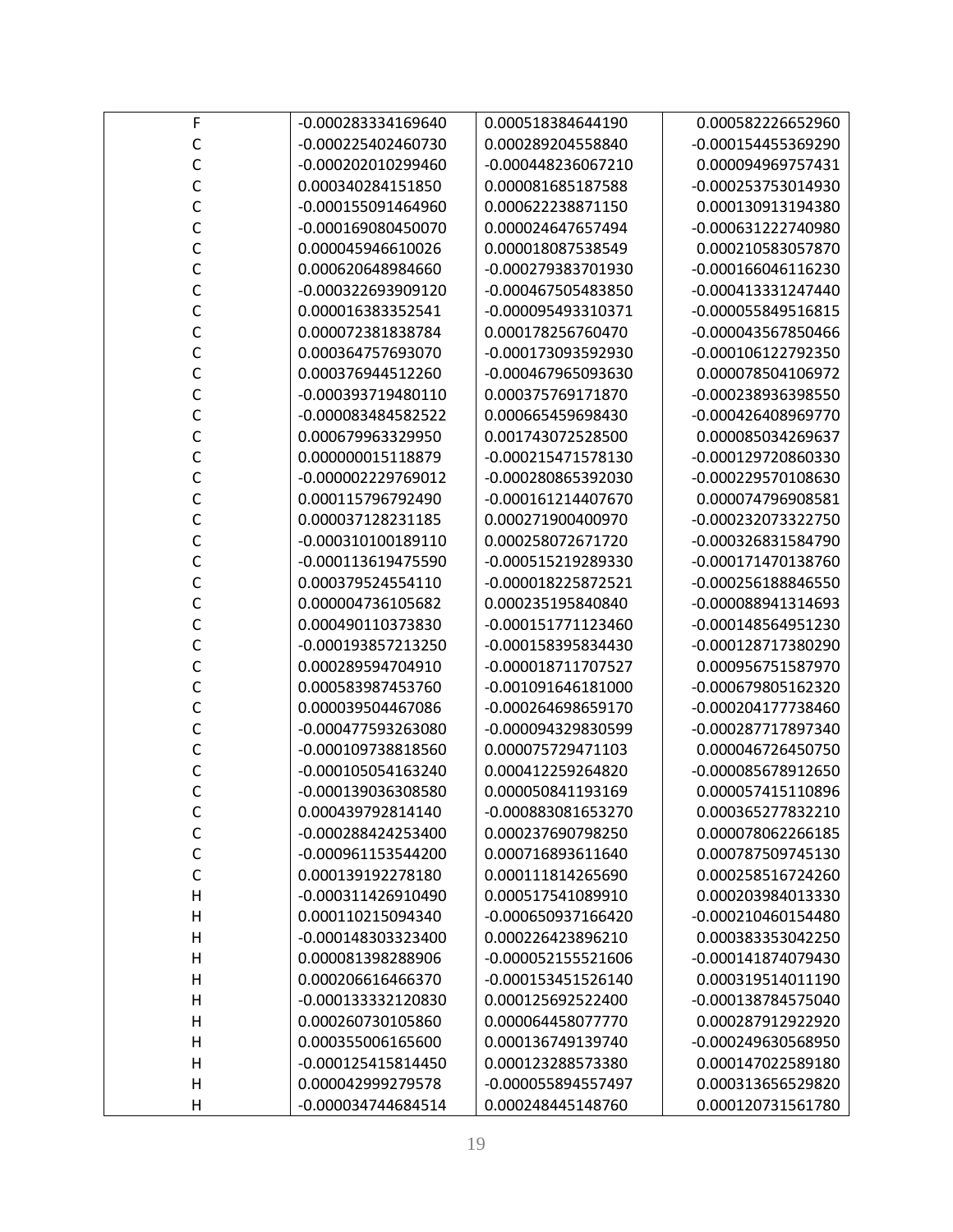| н                       | -0.000062345395693 | 0.000253664088720  | -0.000086337929464 |
|-------------------------|--------------------|--------------------|--------------------|
| H                       | 0.000407956004970  | -0.000848259356890 | -0.000550222748290 |
| $\mathsf{H}$            | -0.000469104851500 | -0.000391077575830 | 0.000189385055470  |
| $\mathsf{H}$            | 0.000355162647260  | -0.000553042750100 | -0.000183837666820 |
| $\overline{\mathsf{H}}$ | 0.000166368785850  | -0.000132823653820 | 0.000137915249160  |
| $\mathsf{H}$            | 0.000291375386720  | -0.000675516228270 | -0.000075410011455 |
| $\mathsf{H}$            | 0.000236910442010  | -0.000358488269410 | -0.000224145001160 |
| $\overline{\mathsf{H}}$ | 0.000015950300740  | 0.000291336235500  | 0.000182647350870  |
| $\overline{\mathsf{H}}$ | 0.000257989151080  | 0.000072105134367  | 0.000011233845213  |
| $\mathsf{H}$            | -0.000143566165940 | 0.000138453453590  | -0.000154613361630 |
| $\mathsf{H}$            | -0.000377026992100 | -0.000008064270471 | 0.000316037688800  |
| H                       | -0.000771487115170 | -0.000251279419290 | -0.000239697083420 |
| $\mathsf{H}$            | -0.000176530352570 | -0.000269708368100 | -0.000278045451410 |
| $\mathsf{H}$            | 0.000386846791220  | -0.000221613223370 | 0.000252062995760  |
| $\mathsf{H}$            | 0.000358902834860  | -0.000634608318500 | -0.000189205209350 |
| $\mathsf{H}$            | 0.000352414919580  | -0.000215138880900 | -0.000266832301990 |
| $\overline{\mathsf{H}}$ | 0.000255552281690  | 0.000104635272840  | 0.000150758510290  |
| $\mathsf{H}$            | 0.000465264202990  | 0.000198474923170  | 0.000075114358478  |
| $\mathsf{H}$            | 0.000304294078910  | 0.000084592675395  | -0.000024637714220 |
| $\mathsf{H}$            | -0.000108201177260 | -0.000361637868310 | 0.000118519646360  |
| $\mathsf{H}$            | -0.000361744970760 | -0.000391630804570 | -0.000140913271610 |
| $\mathsf{H}$            | -0.000467798134050 | -0.000038309333375 | 0.000208444112120  |
| $\mathsf{H}$            | -0.000087678322238 | 0.000129830645650  | -0.000847376458910 |
| $\mathsf{H}$            | 0.000186366349950  | 0.000054752605206  | -0.000138007379840 |
| $\mathsf{H}$            | -0.000573271479740 | 0.000258593111230  | -0.000536269553040 |
| $\overline{\mathsf{H}}$ | 0.000078777112951  | 0.000945397546250  | 0.000512562520210  |
| $\mathsf{H}$            | -0.000150930677620 | 0.000523961667360  | -0.000206726567150 |
| $\mathsf{H}$            | 0.000401362756630  | -0.000088652331993 | -0.000082618548028 |
| H                       | 0.000444909832070  | 0.000620335342830  | 0.000415619605570  |
| $\overline{\mathsf{H}}$ | 0.000258885068700  | 0.000578608654470  | -0.000462869316370 |
| $\mathsf{H}$            | -0.000164895223880 | 0.000209543376560  | 0.000162738592880  |
| $\mathsf{H}$            | -0.000346874607670 | -0.000220596890230 | 0.000171717340940  |
| H                       | -0.000181681645300 | -0.000163768415470 | 0.000033952552754  |
| Н                       | -0.000033251268252 | -0.000004634913878 | 0.000469089248140  |
| Н                       | -0.000282239196250 | 0.000600319747900  | 0.000300188198300  |
| H                       | -0.000299152947440 | 0.000266157765740  | -0.000107780528020 |
| H                       | 0.000096099588651  | 0.000351428932800  | 0.000126649652430  |
| $\mathsf{H}$            | -0.000101546959990 | -0.000406102564380 | -0.000156910743460 |
| H                       | 0.000221351670950  | 0.000189705962870  | 0.000031057819405  |
| Η                       | -0.000124232639550 | -0.000113433829110 | 0.000090807366992  |
| H                       | -0.000435977314870 | -0.000048471540065 | -0.000580600935480 |
| $\mathsf{H}$            | -0.000513253719840 | 0.000066538220392  | -0.000198599256620 |
| $\mathsf{H}$            | -0.000344160581770 | -0.000000051870039 | -0.000394868393620 |
| H                       | -0.000682085986800 | -0.000140285819600 | -0.000185886758180 |
| $\mathsf{H}$            | -0.000122048784000 | 0.000193583776130  | 0.000078705434198  |
| $\mathsf{H}$            | -0.000592965298210 | -0.000232794605910 | -0.000040596068029 |
| $\mathsf{H}$            | -0.000026315117835 | 0.000114283992900  | 0.000355267117490  |
| $\mathsf{H}$            | -0.000181575554610 | 0.000119415451130  | -0.000022134918290 |